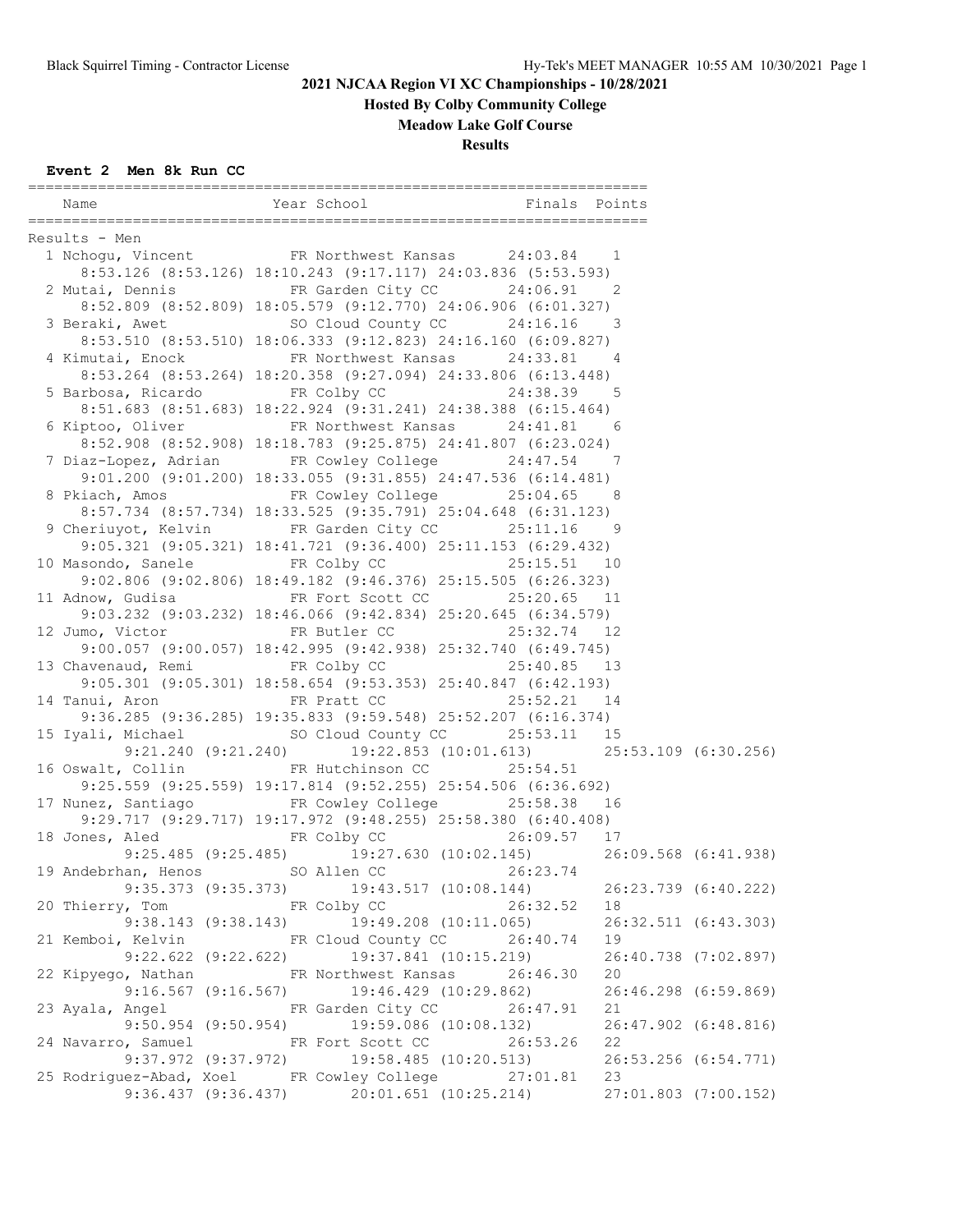**Hosted By Colby Community College**

**Meadow Lake Golf Course**

#### **Results**

| 26 Limo, Linus                          | SO Cloud County CC 27:05.59                                    | 24 |                          |
|-----------------------------------------|----------------------------------------------------------------|----|--------------------------|
|                                         | 9:45.928 (9:45.928) 20:11.565 (10:25.637) 27:05.589 (6:54.024) |    |                          |
|                                         | 27 Holt, Andrew SO Hutchinson CC 27:08.37                      |    |                          |
|                                         | 9:58.243 (9:58.243) 20:22.609 (10:24.366)                      |    | 27:08.368 (6:45.759)     |
|                                         | 28 Chavez, Erick FR Butler CC 27:13.49                         | 25 |                          |
|                                         | 9:37.723 (9:37.723) 20:06.433 (10:28.710)                      |    | 27:13.482 (7:07.049)     |
|                                         | 29 Kipainoi, Edwin SO Cloud County CC 27:14.14                 | 26 |                          |
|                                         | $9:45.886$ (9:45.886) 20:09.019 (10:23.133)                    |    | 27:14.134 (7:05.115)     |
|                                         | 30 Liermann, Caleb SO Cowley College 27:14.67                  | 27 |                          |
|                                         | 10:00.775 (10:00.775) 20:26.282 (10:25.507)                    |    | 27:14.662 (6:48.380)     |
|                                         | 31 Tarin, Camilo <b>ER Hutchinson CC</b> 27:32.74              |    |                          |
| $10:02.035$ $(10:02.035)$               | 20:38.968 (10:36.933)                                          |    | 27:32.733 (6:53.765)     |
|                                         | 32 Casallas, Luis FR Dodge City CC 27:34.62                    | 28 |                          |
|                                         | $9:46.407$ (9:46.407) 20:41.182 (10:54.775)                    |    | 27:34.614 (6:53.432)     |
|                                         | 33 Juarez, Delfino FR Dodge City CC 27:36.51                   | 29 |                          |
|                                         | 9:59.686 (9:59.686) 20:29.388 (10:29.702)                      |    | $27:36.507$ $(7:07.119)$ |
|                                         | 34 Rodriguez, Joel FR Cowley College 27:38.80                  | 30 |                          |
|                                         | $9:51.232$ $(9:51.232)$ $20:29.856$ $(10:38.624)$              |    | 27:38.799 (7:08.943)     |
|                                         | 35 Duijsters, Goran FR Cowley College 27:41.98                 | 31 |                          |
|                                         | $10:14.002$ $(10:14.002)$ $20:47.138$ $(10:33.136)$            |    | 27:41.974 (6:54.836)     |
|                                         | 36 Ramirez, Humberto FR Fort Scott CC 27:48.13                 | 32 |                          |
|                                         | $9:40.713$ $(9:40.713)$ $20:31.868$ $(10:51.155)$              |    | $27:48.123$ $(7:16.255)$ |
|                                         | 37 Williams, Deiondre SO Highland CC 27:49.88                  | 33 |                          |
|                                         | 10:00.440 (10:00.440) 20:42.059 (10:41.619)                    |    | 27:49.880 (7:07.821)     |
|                                         |                                                                |    |                          |
|                                         | 38 Coronado, Jacob FR Cowley College 27:55.77                  |    |                          |
|                                         | $10:04.833$ $(10:04.833)$ $20:44.995$ $(10:40.162)$            |    | 27:55.768 (7:10.773)     |
|                                         | 39 Gonzalez, John Alex FR Colby CC 27:56.42                    | 34 |                          |
|                                         | $10:05.386$ (10:05.386) $20:42.679$ (10:37.293)                |    | 27:56.420 (7:13.741)     |
|                                         | 40 Sotelo, Elmer FR Cloud County CC 27:59.16                   | 35 |                          |
|                                         | $10:00.125$ (10:00.125) $20:56.663$ (10:56.538)                |    | 27:59.158 (7:02.495)     |
|                                         | 41 Geissinger, Aaron FR Hutchinson CC 27:59.81                 |    |                          |
|                                         | 10:06.710 (10:06.710) 20:52.655 (10:45.945)                    |    | $27:59.809$ $(7:07.154)$ |
| 42 Turley, Collin FR Pratt CC           | 28:02.17                                                       | 36 |                          |
| 10:09.212 (10:09.212)                   | 20:58.823 (10:49.611)                                          |    | 28:02.168 (7:03.345)     |
|                                         | 43 Kiprono, Billy SO Neosho CC 28:04.00                        | 37 |                          |
| $10:13.084$ $(10:13.084)$               | 20:50.882 (10:37.798)                                          |    | 28:03.993 (7:13.111)     |
|                                         | 44 Zamora, Erik FR Dodge City CC 28:11.52                      | 38 |                          |
|                                         | 10:19.022 (10:19.022) 21:07.569 (10:48.547)                    |    | 28:11.514 (7:03.945)     |
|                                         | 45 Cheney, Rylan SO Cloud County CC 28:15.12                   | 39 |                          |
|                                         | $10:05.601$ (10:05.601) 21:00.124 (10:54.523)                  |    | 28:15.117 (7:14.993)     |
| 46 Wells, Aidan                         | FR Cowley College 28:19.38                                     |    |                          |
|                                         | $9:59.279$ (9:59.279) 20:56.544 (10:57.265)                    |    | 28:19.379 (7:22.835)     |
| 47 Leck, Andrew FR Neosho CC            | 28:22.62                                                       | 40 |                          |
|                                         | $10:23.303$ (10:23.303) 21:08.610 (10:45.307)                  |    | 28:22.612 (7:14.002)     |
| 48 Gebrekristos, Henok FR Fort Scott CC | 28:27.04                                                       | 41 |                          |
|                                         | $9:59.606$ (9:59.606) 20:56.678 (10:57.072)                    |    | 28:27.032 (7:30.354)     |
|                                         | 49 Suied, Muneer FR Cowley College 28:27.83                    |    |                          |
| 10:18.977(10:18.977)                    | 21:13.055 (10:54.078)                                          |    | 28:27.823 (7:14.768)     |
| 50 Jaje, Alex                           | FR Fort Scott CC<br>28:32.98                                   | 42 |                          |
| $10:04.613$ $(10:04.613)$               | 21:05.263 (11:00.650)                                          |    | 28:32.971 (7:27.708)     |
| 51 Ruiz, Jose                           | FR Garden City CC<br>28:38.46                                  | 43 |                          |
| $10:07.626$ $(10:07.626)$               | 21:02.922 (10:55.296)                                          |    | 28:38.460 (7:35.538)     |
| 52 McCullough, Chayse FR Colby CC       | 28:40.75                                                       | 44 |                          |
|                                         | $10:13.632$ (10:13.632) $21:22.640$ (11:09.008)                |    | 28:40.741 (7:18.101)     |
|                                         |                                                                |    |                          |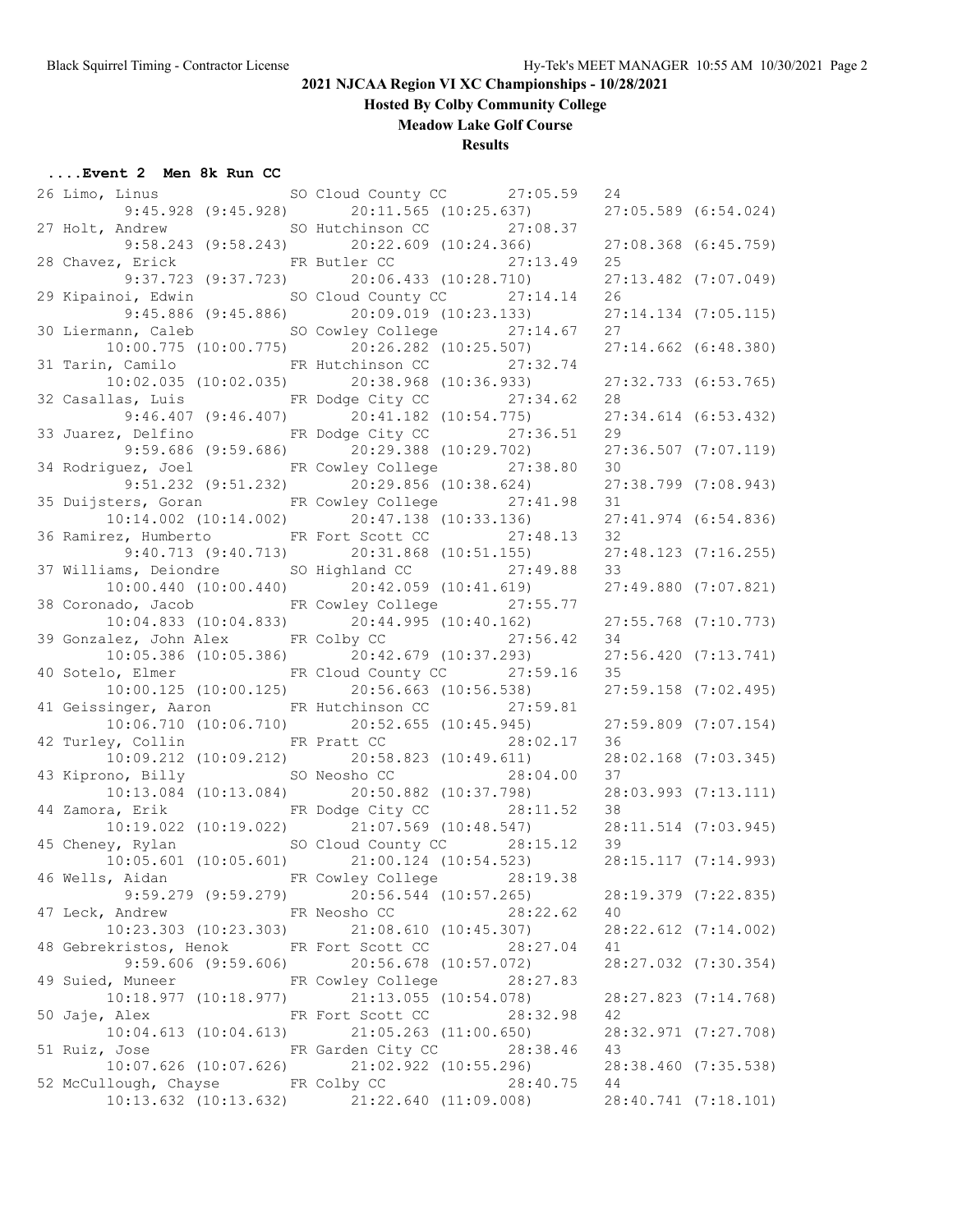**Hosted By Colby Community College**

**Meadow Lake Golf Course**

### **Results**

| 53 Patton, Raziel FR Cloud County CC 28:44.57                                                  |                |                            |    |                          |
|------------------------------------------------------------------------------------------------|----------------|----------------------------|----|--------------------------|
| $10:28.008$ (10:28.008) 21:35.916 (11:07.908) 28:44.566 (7:08.650)                             |                |                            |    |                          |
| 54 Stromgren, Walker SO Highland CC 28:49.16 45                                                |                |                            |    |                          |
| $10:20.222 (10:20.222) \qquad \qquad 21:23.185 (11:02.963) \qquad \qquad 28:49.153 (7:25.968)$ |                |                            |    |                          |
| 55 Love, Montel SO Dodge City CC 28:49.32 46                                                   |                |                            |    |                          |
| $10:05.305$ (10:05.305) 21:13.187 (11:07.882)                                                  |                |                            |    | 28:49.319 (7:36.132)     |
| 56 Resendiz, Juan FR Allen CC 28:51.05                                                         |                |                            |    |                          |
| $10:02.350$ (10:02.350) $21:17.034$ (11:14.684)                                                |                |                            |    | 28:51.045 (7:34.011)     |
|                                                                                                |                |                            | 47 |                          |
| 57 Deboest, Lucorien FR Fort Scott CC 29:01.02                                                 |                |                            |    |                          |
| $9:51.415$ (9:51.415) 20:58.427 (11:07.012)                                                    |                |                            |    | 29:01.012 (8:02.585)     |
| 58 Asmerom, Jotham FR Fort Scott CC 29:10.25                                                   |                |                            | 48 |                          |
| $10:01.314$ $(10:01.314)$ $21:16.357$ $(11:15.043)$                                            |                |                            |    | 29:10.247 (7:53.890)     |
| 59 Penka, Zaccerie FR Garden City CC 29:16.92                                                  |                |                            | 49 |                          |
| $10:36.593$ (10:36.593) 21:57.316 (11:20.723)                                                  |                |                            |    | 29:16.912 (7:19.596)     |
| 60 Hernandez, Eduardo FR Dodge City CC 29:23.07                                                |                |                            | 50 |                          |
| $10:33.582$ (10:33.582) $21:55.690$ (11:22.108)                                                |                |                            |    | 29:23.066 (7:27.376)     |
| 61 Muyoboke, Valeur FR Butler CC 29:39.65                                                      |                |                            | 51 |                          |
| 10:11.643 (10:11.643) 21:37.762 (11:26.119)                                                    |                |                            |    | 29:39.648 (8:01.886)     |
| 62 Kleinow, Tayler FR Northwest Kansas 29:42.79                                                |                |                            | 52 |                          |
| $10:00.303$ (10:00.303) 21:45.975 (11:45.672)                                                  |                |                            |    | 29:42.781 (7:56.806)     |
| 63 Chavez, Alex FR Dodge City CC 29:47.20                                                      |                |                            | 53 |                          |
| $10:33.690$ (10:33.690) $21:57.047$ (11:23.357)                                                |                |                            |    | 29:47.195 (7:50.149)     |
| 64 Woodrome, Ethan SO Barton County CC 29:49.24                                                |                |                            |    |                          |
| $10:41.641$ (10:41.641) 22:19.750 (11:38.109)                                                  |                |                            |    | 29:49.239 (7:29.489)     |
| 65 Hawes, Trenton FR Northwest Kansas 29:49.45                                                 |                |                            | 54 |                          |
| $10:26.215$ (10:26.215) 22:14.262 (11:48.047)                                                  |                |                            |    | 29:49.447 (7:35.185)     |
| 66 Lopez, Alexander FR Neosho CC 29:53.36                                                      |                |                            | 55 |                          |
| $11:14.397$ (11:14.397) $22:38.491$ (11:24.094)                                                |                |                            |    | 29:53.356 (7:14.865)     |
| 67 Woodard, Shade FR Dodge City CC 30:03.89                                                    |                |                            | 56 |                          |
| $10:45.257$ (10:45.257) 22:31.862 (11:46.605)                                                  |                |                            |    | 30:03.889 (7:32.027)     |
| 68 Hines, Steve 50:10.26                                                                       |                |                            | 57 |                          |
| $10:38.911$ $(10:38.911)$ $22:39.823$ $(12:00.912)$                                            |                |                            |    | 30:10.258 (7:30.435)     |
| 69 Coon, Trent FR Northwest Kansas 30:10.53                                                    |                |                            | 58 |                          |
| $10:23.192$ (10:23.192) 22:19.627 (11:56.435)                                                  |                |                            |    | 30:10.529 (7:50.902)     |
| 70 Racic, Djrodje <b>FR Barton County CC</b> 30:10.59                                          |                |                            |    |                          |
|                                                                                                |                |                            |    |                          |
| $10:58.552$ (10:58.552) 22:52.489 (11:53.937)                                                  |                |                            |    | $30:10.588$ $(7:18.099)$ |
| 71 Laurance, Gunnar FR Neosho CC 30:16.59                                                      |                |                            | 59 |                          |
| $11:17.994$ $(11:17.994)$ $22:52.018$ $(11:34.024)$                                            |                |                            |    | 30:16.581 (7:24.563)     |
| 72 Aguilar, Daniel FR Garden City CC 30:22.33                                                  |                |                            | 60 |                          |
| 10:51.675 (10:51.675) 22:39.012 (11:47.337)                                                    |                |                            |    | 30:22.330 (7:43.318)     |
| 73 Pyle, Sam Manuel FR Highland CC 30:51.12                                                    |                |                            | 61 |                          |
| $10:56.193$ (10:56.193) $23:05.709$ (12:09.516)                                                |                |                            |    | 30:51.115 (7:45.406)     |
| 74 Trotter, Zack FR Butler CC                                                                  |                | 30:51.81                   | 62 |                          |
| $10:30.930$ $(10:30.930)$ $22:45.671$ $(12:14.741)$                                            |                |                            |    | 30:51.801 (8:06.130)     |
| 75 Orozco, Raul                                                                                | SO Pratt CC    | 30:58.26                   | 63 |                          |
| $11:02.562$ $(11:02.562)$                                                                      |                | 23:02.456 (11:59.894)      |    | 30:58.251 (7:55.795)     |
| 76 Garcia, Jose                                                                                |                | FR Garden City CC 31:05.72 | 64 |                          |
| $11:00.462$ $(11:00.462)$                                                                      |                | 23:09.581 (12:09.119)      |    | $31:05.715$ $(7:56.134)$ |
| 77 Ruiz, Rosalio Karden City CC                                                                |                | 31:07.23                   |    |                          |
| $10:58.676$ $(10:58.676)$                                                                      |                | 23:07.387 (12:08.711)      |    | $31:07.226$ $(7:59.839)$ |
| 78 Jackson, Ber'Narjay                                                                         | FR Highland CC | 31:11.73                   | 65 |                          |
| $10:47.916$ $(10:47.916)$                                                                      |                | 23:20.749 (12:32.833)      |    | 31:11.730 (7:50.981)     |
| 79 Padilla, Trent FR Barton County CC                                                          |                | 31:14.62                   |    |                          |
| $11:00.594$ $(11:00.594)$                                                                      |                | 23:15.430 (12:14.836)      |    | $31:14.613$ $(7:59.183)$ |
|                                                                                                |                |                            |    |                          |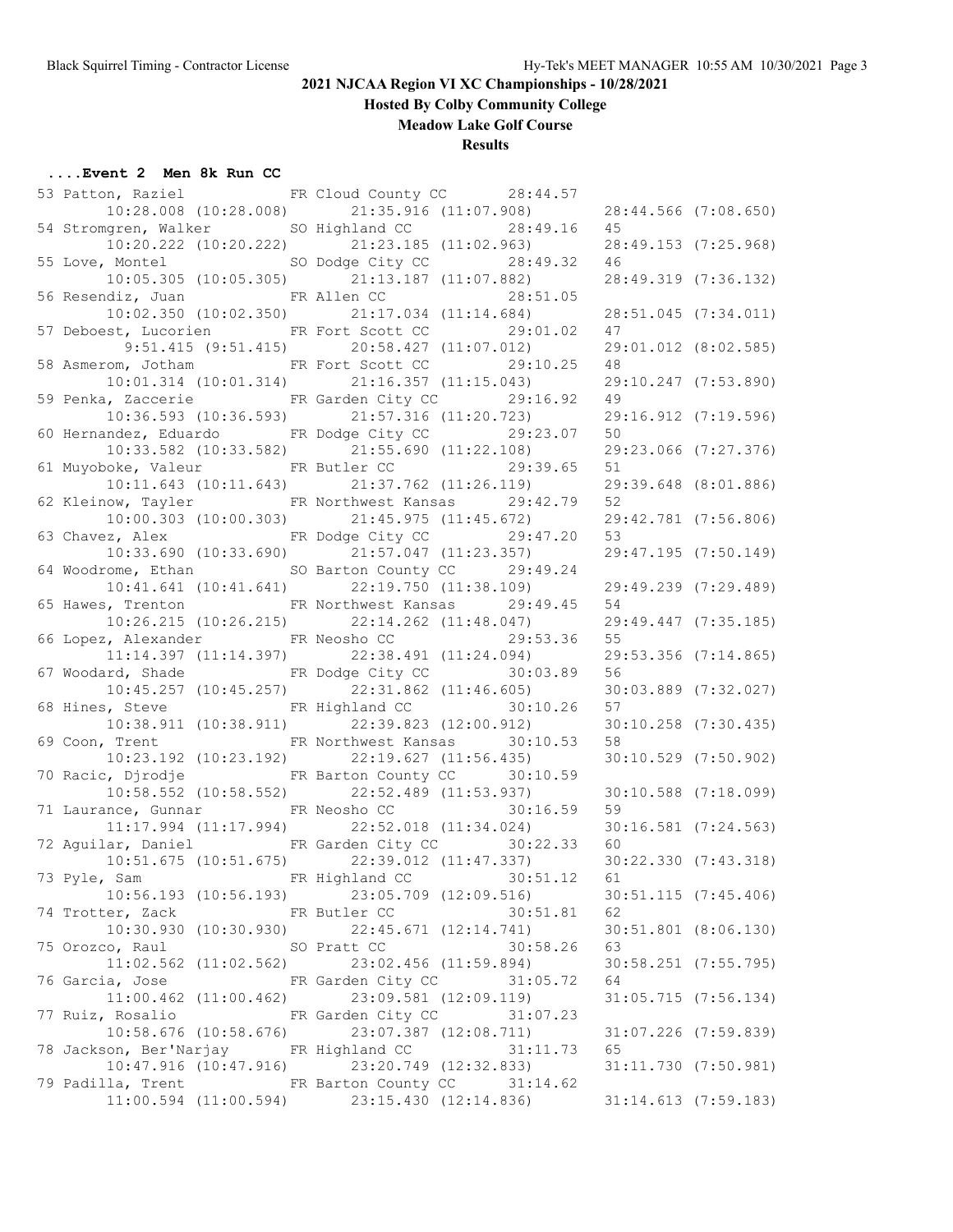**Hosted By Colby Community College**

**Meadow Lake Golf Course**

#### **Results**

| 80 Jones, Liam                               | SO Highland CC 31:25.24                             | 66                        |                          |
|----------------------------------------------|-----------------------------------------------------|---------------------------|--------------------------|
|                                              | $10:52.579$ (10:52.579) 22:56.471 (12:03.892)       |                           | $31:25.235$ $(8:28.764)$ |
| 81 Mata, Alexis                              | FR Neosho CC<br>31:30.11                            | 67                        |                          |
| $11:23.267$ $(11:23.267)$                    | 23:34.223 (12:10.956)                               |                           | 31:30.107 (7:55.884)     |
| 82 Mijares, Ricardo                          | FR Garden City CC<br>32:07.85                       |                           |                          |
| $11:05.053$ $(11:05.053)$                    | 23:34.958 (12:29.905)                               |                           | 32:07.842 (8:32.884)     |
| 83 Dolloway, Tyron                           | FR Neosho CC<br>32:19.28                            | 68                        |                          |
|                                              | $11:27.003$ $(11:27.003)$ $24:02.101$ $(12:35.098)$ |                           | $32:19.275$ $(8:17.174)$ |
| 84 Arafol, Joshua SO Neosho CC               | 32:21.05                                            | 69                        |                          |
| $11:31.298$ $(11:31.298)$                    | 24:35.752 (13:04.454)                               |                           | 32:21.041 (7:45.289)     |
|                                              | 85 Veloz, Matthew FR Garden City CC 32:37.18        |                           |                          |
| $11:40.203$ $(11:40.203)$                    | 24:15.522 (12:35.319)                               |                           | 32:37.172 (8:21.650)     |
|                                              | 86 Frances, Eric FR Dodge City CC 32:41.57          |                           |                          |
|                                              | $11:20.531$ $(11:20.531)$ $23:27.229$ $(12:06.698)$ |                           | 32:41.562 (9:14.333)     |
| 87 Ruiz, Andrew                              | FR Neosho CC<br>32:43.97                            |                           |                          |
| $11:20.647$ $(11:20.647)$                    | 24:04.448 (12:43.801)                               |                           | 32:43.961 (8:39.513)     |
| 88 Harrington, Drake FR Neosho CC            | 33:01.32                                            |                           |                          |
|                                              | $11:33.638$ (11:33.638) $24:37.303$ (13:03.665)     |                           | 33:01.319 (8:24.016)     |
|                                              | 89 Cooper, Clayon FR Highland CC 33:21.74           | 70                        |                          |
|                                              | $11:26.189$ (11:26.189) $24:48.317$ (13:22.128)     |                           | 33:21.737 (8:33.420)     |
| 90 Martinez-Mondragon, Ozie FR Dodge City CC | 33:22.49                                            |                           |                          |
|                                              | $11:06.569$ (11:06.569) 24:16.343 (13:09.774)       |                           | 33:22.485 (9:06.142)     |
| 91 Kanagy, Jesse FR Hesston                  | 33:26.20                                            |                           |                          |
|                                              | 12:07.712 (12:07.712) 25:04.720 (12:57.008)         |                           | 33:26.200 (8:21.480)     |
|                                              | 92 Rogers, Tyler FR Coffeyville CC 33:32.58         | 71                        |                          |
| $11:46.020$ $(11:46.020)$                    | 25:02.962 (13:16.942)                               |                           | 33:32.571 (8:29.609)     |
| 93 Kwambai, Hillary                          | 33:36.51<br>FR Neosho CC                            |                           |                          |
| $11:35.154$ $(11:35.154)$                    | 24:54.670 (13:19.516)                               |                           | 33:36.507 (8:41.837)     |
| 94 Connelly, Ty                              | FR Northwest Kansas 34:20.18                        |                           |                          |
|                                              | $11:52.452$ (11:52.452) $25:20.020$ (13:27.568)     |                           | 34:20.173 (9:00.153)     |
| 95 Knight, Garin FR Butler CC                | 35:57.38                                            | 72                        |                          |
| 12:57.071 (12:57.071)                        | 26:52.773 (13:55.702)                               |                           | 35:57.371 (9:04.598)     |
|                                              | 96 Guidry, Trent FR Coffeyville CC 36:13.56         | 73                        |                          |
| 12:59.017 (12:59.017)                        | $27:06.181$ $(14:07.164)$                           |                           | 36:13.555 (9:07.374)     |
|                                              | 97 Talbot, Aaron FR Coffeyville CC 38:55.01         | 74                        |                          |
|                                              | 13:14.121 (13:14.121) 28:30.513 (15:16.392)         | 38:55.006 (10:24.493)     |                          |
| 98 Richey, Trey FR Coffeyville CC            | 40:25.75                                            | 75                        |                          |
| 13:02.672 (13:02.672)                        | 28:34.885 (15:32.213)                               | 40:25.743 (11:50.858)     |                          |
| 99 Gilbreath, Sebastion FR Pratt CC          | 42:32.91                                            | 76                        |                          |
|                                              | 12:24.176 (12:24.176) 30:42.049 (18:17.873)         | 42:32.907 (11:50.858)     |                          |
|                                              | 100 Campbell, Delmar SO Pratt CC 50:20.58 77        |                           |                          |
| 17:01.422 (17:01.422)                        | $37:33.605$ (20:32.183)                             | $50:20.574$ $(12:46.969)$ |                          |
| 101 Smith, Gary                              | FR Coffeyville CC<br>51:23.11 78                    |                           |                          |
| 18:13.304 (18:13.304)                        | 38:22.517 (20:09.213)                               | 51:23.110 (13:00.593)     |                          |
| -- Turpin, Carsyn                            | FR Hutchinson CC<br><b>DNF</b>                      |                           |                          |
| $11:03.486$ $(11:03.486)$                    |                                                     |                           |                          |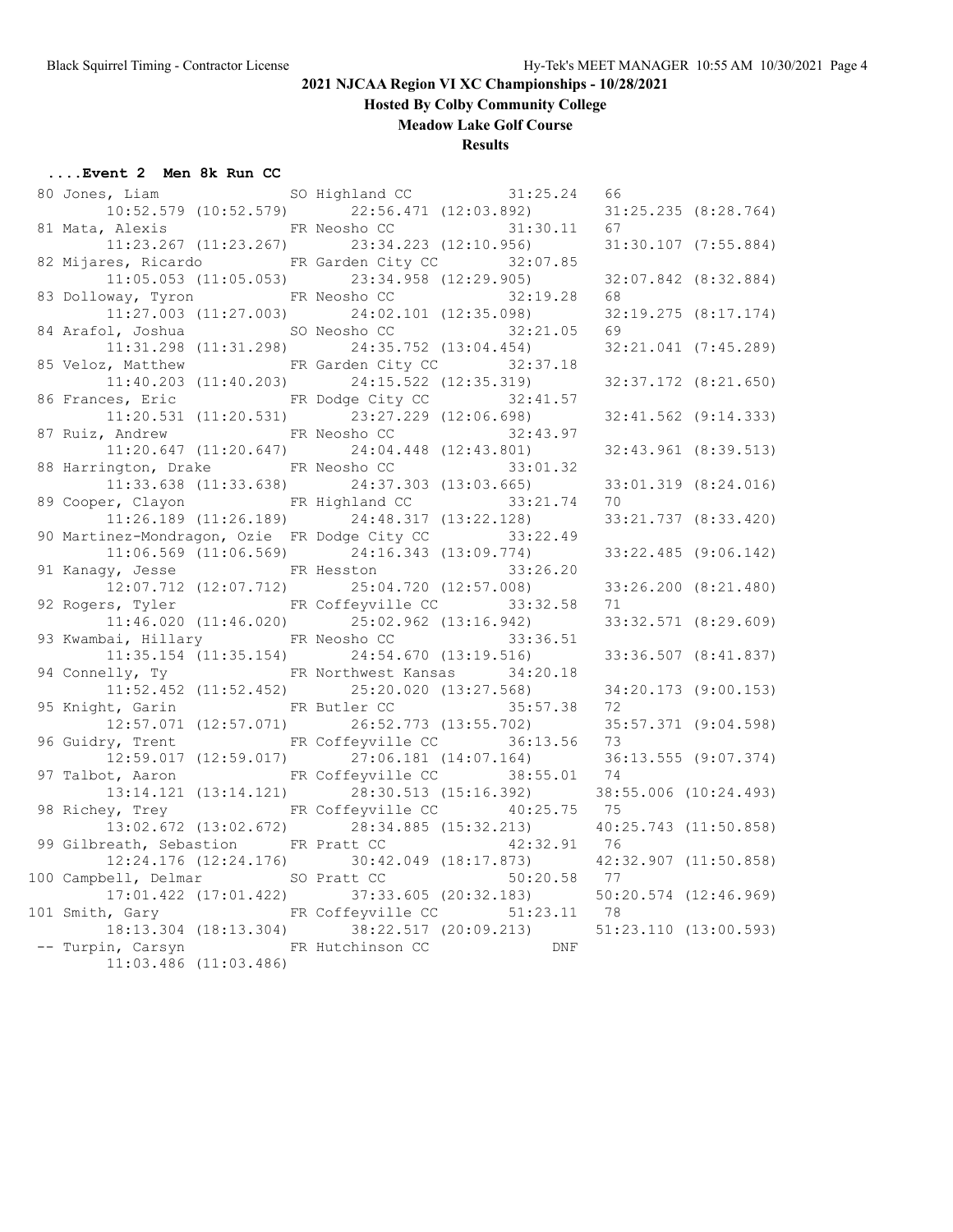**Hosted By Colby Community College**

**Meadow Lake Golf Course**

**Results**

|                                  |                       | Team Scores<br>=========== |                |                                 |    |    |     |      |     |     |
|----------------------------------|-----------------------|----------------------------|----------------|---------------------------------|----|----|-----|------|-----|-----|
| Rank Team<br>=================== | Total<br>============ | 1                          | 2              | 3<br>__________________________ | 4  | 5  | * 6 | $*7$ | * 8 | * 9 |
| Results - Men                    |                       |                            |                |                                 |    |    |     |      |     |     |
| 1 Colby CC                       | 63                    | 5                          | 10             | 13                              | 17 | 18 | 34  | 44   |     |     |
| Total Time:<br>2:08:16.84        |                       |                            |                |                                 |    |    |     |      |     |     |
| 25:39.37<br>Average:             |                       |                            |                |                                 |    |    |     |      |     |     |
| 2 Cowley College                 | 81                    | 7                          | 8              | 16                              | 23 | 27 | 30  | 31   |     |     |
| Total Time:<br>2:10:07.05        |                       |                            |                |                                 |    |    |     |      |     |     |
| 26:01.41<br>Average:             |                       |                            |                |                                 |    |    |     |      |     |     |
| 3 Northwest Kansas               | 83                    | $\mathbf{1}$               | $\overline{4}$ | 6                               | 20 | 52 | 54  | 58   |     |     |
| Total Time:<br>2:09:48.55        |                       |                            |                |                                 |    |    |     |      |     |     |
| 25:57.71<br>Average:             |                       |                            |                |                                 |    |    |     |      |     |     |
| 4 Cloud County CC                | 87                    | 3                          | 15             | 19                              | 24 | 26 | 35  | 39   |     |     |
| Total Time:<br>2:11:09.74        |                       |                            |                |                                 |    |    |     |      |     |     |
| 26:13.95<br>Average:             |                       |                            |                |                                 |    |    |     |      |     |     |
| 5 Garden City CC                 | 124                   | 2                          | $\overline{9}$ | 21                              | 43 | 49 | 60  | 64   |     |     |
| Total Time:<br>2:14:01.36        |                       |                            |                |                                 |    |    |     |      |     |     |
| 26:48.28<br>Average:             |                       |                            |                |                                 |    |    |     |      |     |     |
| 6 Fort Scott CC                  | 148                   | 11                         | 22             | 32                              | 41 | 42 | 47  | 48   |     |     |
| Total Time:<br>2:17:02.07        |                       |                            |                |                                 |    |    |     |      |     |     |
| 27:24.42<br>Average:             |                       |                            |                |                                 |    |    |     |      |     |     |
| 7 Dodge City CC                  | 191                   | 28                         | 29             | 38                              | 46 | 50 | 53  | 56   |     |     |
| Total Time:<br>2:21:35.04        |                       |                            |                |                                 |    |    |     |      |     |     |
| 28:19.01<br>Average:             |                       |                            |                |                                 |    |    |     |      |     |     |
| 8 Butler CC                      | 222                   | 12                         | 25             | 51                              | 62 | 72 |     |      |     |     |
| Total Time:<br>2:29:15.07        |                       |                            |                |                                 |    |    |     |      |     |     |
| 29:51.02<br>Average:             |                       |                            |                |                                 |    |    |     |      |     |     |
| 9 Neosho CC                      | 258                   | 37                         | 40             | 55                              | 59 | 67 | 68  | 69   |     |     |
| Total Time:<br>2:28:06.68        |                       |                            |                |                                 |    |    |     |      |     |     |
| 29:37.34<br>Average:             |                       |                            |                |                                 |    |    |     |      |     |     |
| 10 Highland CC                   | 261                   | 33                         | 45             | 57                              | 61 | 65 | 66  | 70   |     |     |
| Total Time:<br>2:28:52.15        |                       |                            |                |                                 |    |    |     |      |     |     |
| 29:46.43<br>Average:             |                       |                            |                |                                 |    |    |     |      |     |     |
| 11 Pratt CC                      | 266                   | 14                         | 36             | 63                              | 76 | 77 |     |      |     |     |
| Total Time:<br>2:57:46.13        |                       |                            |                |                                 |    |    |     |      |     |     |
| 35:33.23<br>Average:             |                       |                            |                |                                 |    |    |     |      |     |     |
| 12 Coffeyville CC                | 371                   | 71                         | 73             | 74                              | 75 | 78 |     |      |     |     |
| 3:20:30.01<br>Total Time:        |                       |                            |                |                                 |    |    |     |      |     |     |
| 40:06.01<br>Average:             |                       |                            |                |                                 |    |    |     |      |     |     |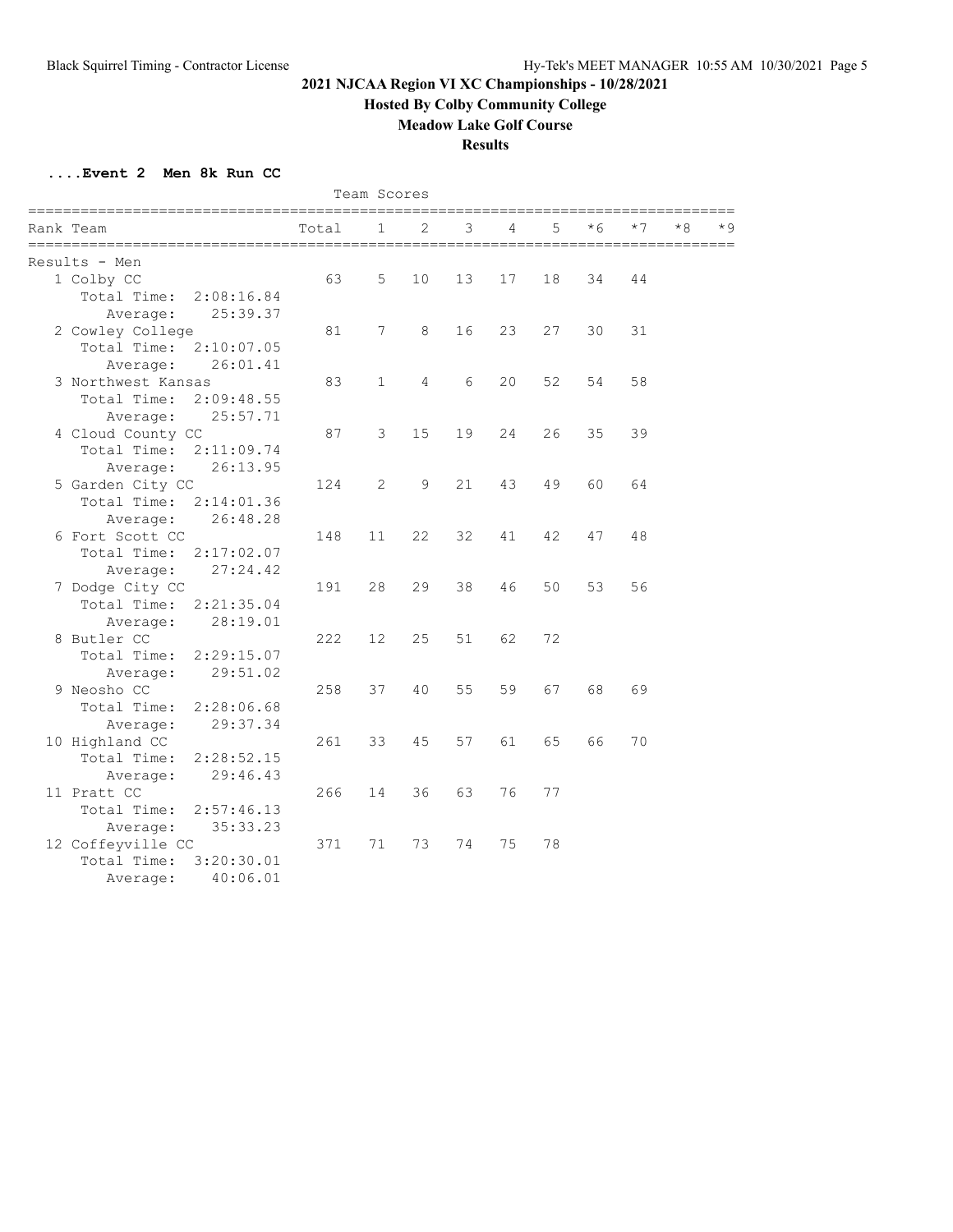**Hosted By Colby Community College**

### **Meadow Lake Golf Course**

**Results**

### **Event 1 Women 5k Run CC**

| Name                                            |                           |                                                    | Year School Tinals Points                                                      |                |
|-------------------------------------------------|---------------------------|----------------------------------------------------|--------------------------------------------------------------------------------|----------------|
|                                                 |                           |                                                    |                                                                                |                |
| Results - Women                                 |                           |                                                    | sults - women<br>1 Cocking, Louise           FR Hutchinson CC         19:09.33 |                |
|                                                 |                           | $11:18.906$ (11:18.906) 19:09.322 (7:50.416)       |                                                                                | 1              |
|                                                 |                           |                                                    |                                                                                |                |
|                                                 |                           |                                                    | 2 Hodsden, Regan FR Colby CC 19:18.28                                          | $\overline{2}$ |
|                                                 |                           | $11:21.170$ $(11:21.170)$ $19:18.273$ $(7:57.103)$ |                                                                                |                |
|                                                 |                           |                                                    | 3 Mondesir, Ludjenie SO Cloud County CC 19:31.97                               | 3              |
|                                                 |                           | 11:24.147 (11:24.147) 19:31.966 (8:07.819)         | 4 Ndungu, Lucy TR Cloud County CC 19:34.98                                     |                |
|                                                 |                           |                                                    |                                                                                | $\overline{4}$ |
|                                                 |                           | 11:32.493 (11:32.493) 19:34.976 (8:02.483)         |                                                                                |                |
|                                                 |                           |                                                    | 5 Glover, Karissa 6 FR Cowley College 19:41.28                                 | 5              |
|                                                 |                           | $11:21.593$ (11:21.593) $19:41.277$ (8:19.684)     |                                                                                |                |
|                                                 |                           |                                                    | 6 Wilson, Kristen FR Cowley College 19:43.20                                   | 6              |
|                                                 |                           | $11:32.186$ (11:32.186) $19:43.197$ (8:11.011)     |                                                                                |                |
|                                                 |                           |                                                    | 7 Padilla, Karol Martha FR Dodge City CC 19:45.95                              | 7              |
|                                                 |                           | $11:50.808$ (11:50.808) 19:45.949 (7:55.141)       |                                                                                |                |
|                                                 |                           |                                                    | 8 Valdez, Edith FR Dodge City CC 19:50.91                                      | 8              |
|                                                 |                           | $11:38.113$ $(11:38.113)$ $19:50.905$ $(8:12.792)$ |                                                                                |                |
|                                                 |                           |                                                    | 9 Lagat, Valentine FR Garden City CC 19:54.12                                  | 9              |
|                                                 |                           | $11:43.656$ (11:43.656) 19:54.111 (8:10.455)       |                                                                                |                |
|                                                 |                           |                                                    | 10 Ochana, Melody FR Cloud County CC 20:05.06                                  | 10             |
|                                                 |                           | 11:47.728 (11:47.728) 20:05.060 (8:17.332)         |                                                                                |                |
|                                                 |                           |                                                    | 11 Delapaz, Cynthia FR Dodge City CC 20:10.74                                  | 11             |
|                                                 |                           | 11:45.972 (11:45.972) 20:10.732 (8:24.760)         |                                                                                |                |
|                                                 |                           |                                                    | 12 Green, Kayan SO Barton County CC 20:12.57                                   |                |
|                                                 |                           | $11:46.484$ (11:46.484) 20:12.565 (8:26.081)       |                                                                                |                |
|                                                 |                           |                                                    | 13 Milano, Pamela SO Cloud County CC 20:15.03                                  | 12             |
|                                                 |                           | $11:47.737$ $(11:47.737)$ $20:15.027$ $(8:27.290)$ |                                                                                |                |
|                                                 |                           |                                                    | 14 Billings, Elka SO Allen CC 20:19.79                                         |                |
|                                                 |                           | $11:35.117$ (11:35.117) 20:19.786 (8:44.669)       |                                                                                |                |
| 15 Nord, Cierra               FR Colby CC       |                           |                                                    | 20:27.72                                                                       | 13             |
|                                                 |                           | 11:50.076 (11:50.076) 20:27.714 (8:37.638)         |                                                                                |                |
|                                                 |                           |                                                    | 16 Billings, Ursula FR Allen CC 20:41.90                                       |                |
|                                                 |                           | 12:00.148 (12:00.148) 20:41.894 (8:41.746)         |                                                                                |                |
|                                                 |                           |                                                    | 17 Cheruiyot, Shareen FR Garden City CC 20:46.10                               | 14             |
|                                                 |                           | $12:07.437$ $(12:07.437)$ $20:46.091$ $(8:38.654)$ |                                                                                |                |
|                                                 |                           |                                                    | 18 Dominguez, Denise FR Dodge City CC 20:49.34                                 | 15             |
|                                                 |                           | 12:11.995 (12:11.995) 20:49.335 (8:37.340)         |                                                                                |                |
| 19 Bycroft, Rachel SO Allen CC 20:54.42         |                           |                                                    |                                                                                |                |
|                                                 |                           | 12:10.084 (12:10.084) 20:54.420 (8:44.336)         |                                                                                |                |
| 20 Hidalgo, Noel FR Hutchinson CC               |                           |                                                    | 20:55.53                                                                       | 16             |
|                                                 |                           | $12:13.989$ (12:13.989) 20:55.522 (8:41.533)       |                                                                                |                |
| 21 Diercks, Emily FR Colby CC                   |                           |                                                    | 21:07.77                                                                       | 17             |
|                                                 | $11:52.945$ $(11:52.945)$ | 21:07.764 (9:14.819)                               |                                                                                |                |
| 22 Hernandez, Miranda FR Dodge City CC 21:11.62 |                           |                                                    |                                                                                | 18             |
|                                                 |                           | 12:23.011 (12:23.011) 21:11.620 (8:48.609)         |                                                                                |                |
| 23 Holthaus, Emma SO Cloud County CC            |                           |                                                    | 21:13.14                                                                       | 19             |
|                                                 | 12:29.192 (12:29.192)     | 21:13.132 (8:43.940)                               |                                                                                |                |
| 24 Solis, Yosverani                             |                           | FR Dodge City CC                                   | 21:16.64                                                                       | 20             |
|                                                 | $12:30.846$ $(12:30.846)$ | 21:16.631 (8:45.785)                               |                                                                                |                |
| 25 Goforth, Ashley Cowley College               |                           |                                                    | 21:24.04                                                                       | 21             |
|                                                 |                           | 12:23.162 (12:23.162) 21:24.032 (9:00.870)         |                                                                                |                |
|                                                 |                           |                                                    |                                                                                |                |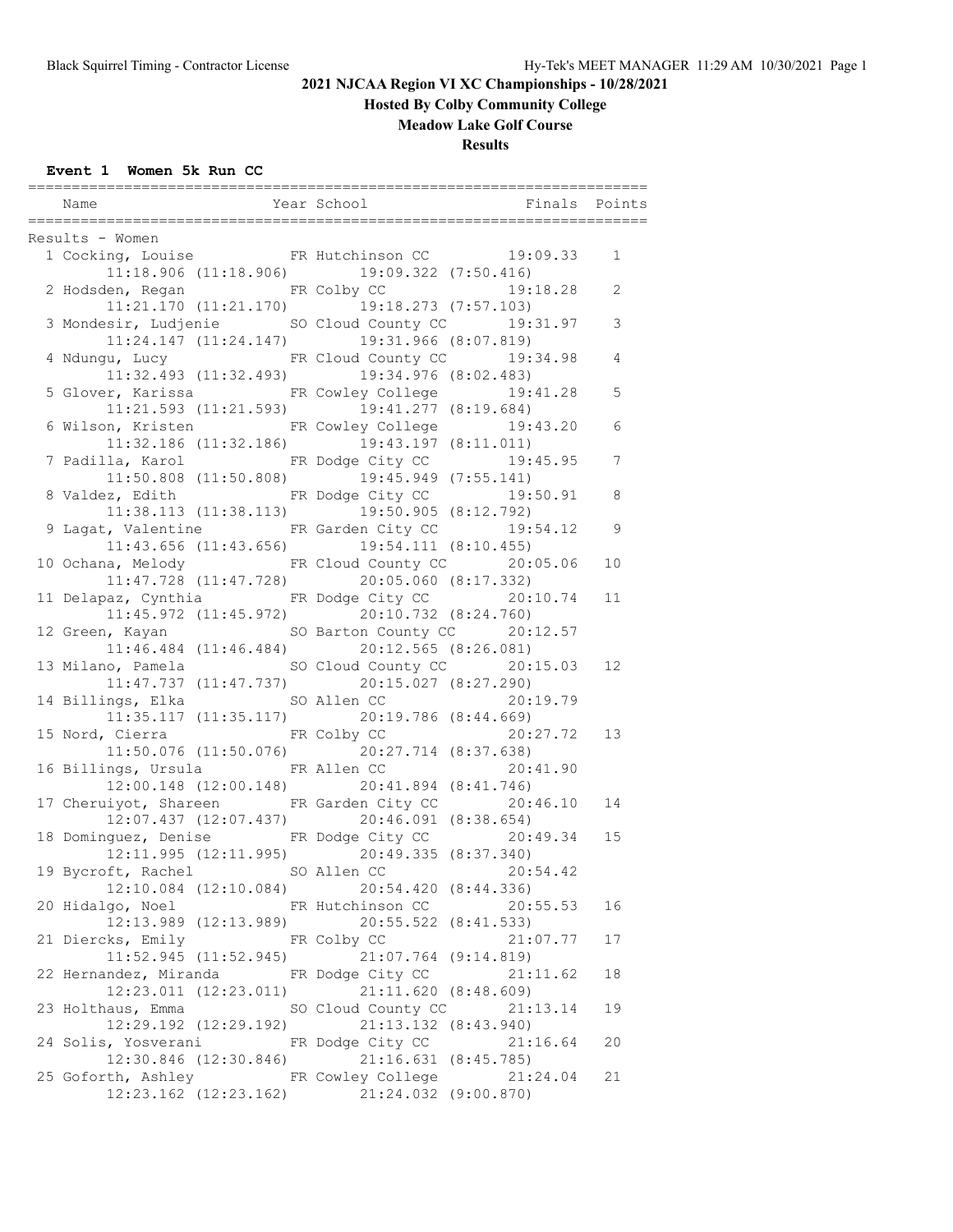**Hosted By Colby Community College**

**Meadow Lake Golf Course**

#### **Results**

#### **....Event 1 Women 5k Run CC**

|  | 26 Meyer, Anastasia 6 FR Hutchinson CC 21:26.15   |                                              |                             | 22 |
|--|---------------------------------------------------|----------------------------------------------|-----------------------------|----|
|  |                                                   | 12:31.178 (12:31.178) 21:26.150 (8:54.972)   |                             |    |
|  | 27 Fisher, Abigail SO Cloud County CC 21:26.78    |                                              |                             | 23 |
|  |                                                   | 12:29.305 (12:29.305) 21:26.771 (8:57.466)   |                             |    |
|  | 28 Boothe, Delicia FR Cowley College 21:35.43     |                                              |                             | 24 |
|  |                                                   | 12:16.453 (12:16.453) 21:35.421 (9:18.968)   |                             |    |
|  | 29 Ornelas, Yessenia FR Dodge City CC 21:36.34    |                                              |                             | 25 |
|  |                                                   | 12:39.776 (12:39.776) 21:36.340 (8:56.564)   |                             |    |
|  | 30 White, Sara                                    |                                              | FR Dodge City CC 21:42.22   |    |
|  | 12:41.371 (12:41.371)                             | 21:42.217 (9:00.846)                         |                             |    |
|  | 31 Herrera, Karina 6 FR Barton County CC 21:46.07 |                                              |                             |    |
|  |                                                   | 12:36.547 (12:36.547) 21:46.066 (9:09.519)   |                             |    |
|  | 32 Reyes, Yazmin FR Cowley College 21:52.21       |                                              |                             | 26 |
|  |                                                   | 12:27.201 (12:27.201) 21:52.203 (9:25.002)   |                             |    |
|  | 33 Esfeld, McKenna SO Allen CC 22:04.18           |                                              |                             |    |
|  |                                                   | 12:52.048 (12:52.048) 22:04.175 (9:12.127)   |                             |    |
|  | 34 Pinnock, Abigail FR Cowley College 22:23.67 27 |                                              |                             |    |
|  |                                                   | 13:01.830 (13:01.830) 22:23.663 (9:21.833)   |                             |    |
|  | 35 Rojo, Ruby FR Dodge City CC 22:25.32           |                                              |                             |    |
|  |                                                   | 13:19.447 (13:19.447) 22:25.318 (9:05.871)   |                             |    |
|  | 36 Punches, Emily FR Highland CC 22:32.68         |                                              |                             | 28 |
|  |                                                   | 13:03.692 (13:03.692) 22:32.679 (9:28.987)   |                             |    |
|  | 37 Gage, Michele 57 ER Hutchinson CC 32:35.16     |                                              |                             | 29 |
|  |                                                   | 13:18.939 (13:18.939) 22:35.160 (9:16.221)   |                             |    |
|  | 38 Don Juan, Jania 6. FR Garden City CC 22:37.90  |                                              |                             | 30 |
|  |                                                   | 13:13.460 (13:13.460) 22:37.895 (9:24.435)   |                             |    |
|  | 39 Light, Leiyah KR Dodge City CC 22:40.58        |                                              |                             |    |
|  |                                                   | 13:09.060 (13:09.060) 22:40.573 (9:31.513)   |                             |    |
|  | 40 Wheeler, Izzy FR Hutchinson CC 22:42.87        |                                              |                             | 31 |
|  |                                                   | $13:12.002$ (13:12.002) 22:42.863 (9:30.861) |                             |    |
|  | 41 Williams, Campbell FR Butler CC 22:51.65       |                                              |                             | 32 |
|  |                                                   | 13:27.054 (13:27.054) 22:51.641 (9:24.587)   |                             |    |
|  | 42 Hankins, Emily SO Butler CC                    |                                              | 22:52.06                    | 33 |
|  |                                                   | 13:32.070 (13:32.070) 22:52.057 (9:19.987)   |                             |    |
|  | 43 Bernal, Angelica FR Fort Scott CC 23:00.18     |                                              |                             | 34 |
|  | 13:33.125 (13:33.125)                             |                                              | 23:00.175 (9:27.050)        |    |
|  | 44 Clinesmith, Morgan FR Colby CC                 |                                              | 23:08.47                    | 35 |
|  |                                                   | 13:35.547 (13:35.547) 23:08.469 (9:32.922)   |                             |    |
|  | 45 Corbitt, Cheyenne FR Fort Scott CC 23:11.08    |                                              |                             | 36 |
|  |                                                   | 13:32.915 (13:32.915) 23:11.080 (9:38.165)   |                             |    |
|  | 46 Bass, Aydan                                    | SO Highland CC                               | 23:18.23                    | 37 |
|  | 13:28.563 (13:28.563)                             |                                              | 23:18.221 (9:49.658)        |    |
|  | 47 Ingalls, Layla TR Cowley College               |                                              | 23:19.55                    | 38 |
|  | $13:31.058$ $(13:31.058)$                         |                                              | 23:19.542 (9:48.484)        |    |
|  | 48 Grauer, Sydney                                 | FR Hutchinson CC                             | 23:22.74                    | 39 |
|  | $13:27.619$ $(13:27.619)$                         | 23:22.736 (9:55.117)                         |                             |    |
|  | 49 Beard, Christina                               |                                              | FR Cloud County CC 23:27.94 | 40 |
|  | 12:59.883 (12:59.883)                             | 23:27.938 (10:28.055)                        |                             |    |
|  | 50 Yung, Jurney                                   | FR Hutchinson CC                             | 23:39.25                    | 41 |
|  | 13:44.593 (13:44.593)                             |                                              | 23:39.246 (9:54.653)        |    |
|  | 51 White, Aidyn                                   | FR Hutchinson CC                             | 23:40.43                    |    |
|  | 13:42.589 (13:42.589)                             |                                              | 23:40.429 (9:57.840)        |    |
|  | 52 Koch, Clarissa                                 |                                              | FR Cloud County CC 23:44.97 |    |
|  |                                                   | 13:46.047 (13:46.047) 23:44.963 (9:58.916)   |                             |    |
|  |                                                   |                                              |                             |    |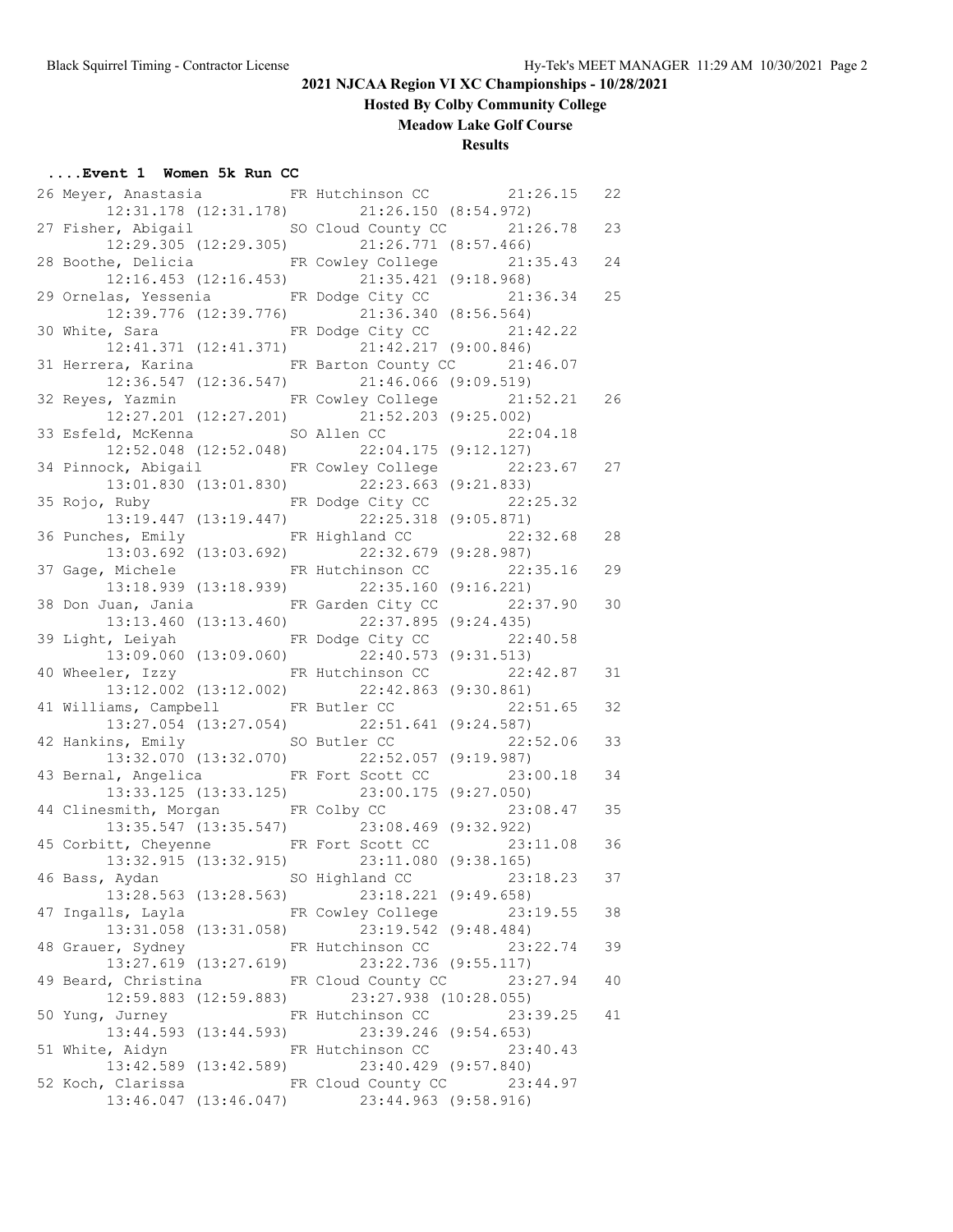**Hosted By Colby Community College**

**Meadow Lake Golf Course**

#### **Results**

#### **....Event 1 Women 5k Run CC**

|  | 53 McClure, Toby FR Butler CC           |                           |                                                     | 23:51.27                                                      | 42 |
|--|-----------------------------------------|---------------------------|-----------------------------------------------------|---------------------------------------------------------------|----|
|  |                                         |                           | 14:16.266 (14:16.266) 23:51.268 (9:35.002)          |                                                               |    |
|  |                                         |                           |                                                     | 54 Pena, Delsinay <b>ER</b> Neosho CC 24:08.85                | 43 |
|  |                                         |                           | $14:15.587$ (14:15.587) 24:08.849 (9:53.262)        |                                                               |    |
|  |                                         |                           |                                                     | 55 Garcia, Cielo <b>FR</b> Garden City CC 24:08.92            | 44 |
|  |                                         |                           | 13:53.546 (13:53.546) 24:08.920 (10:15.374)         |                                                               |    |
|  |                                         |                           |                                                     | 56 Graham, Lashanna 50 Barton County CC 24:13.28              |    |
|  |                                         |                           | 14:58.400 (14:58.400) 24:13.276 (9:14.876)          |                                                               |    |
|  | 57 Wilber, Tobi             FR Colby CC |                           |                                                     | 24:15.70                                                      | 45 |
|  |                                         |                           | 14:21.653 (14:21.653) 24:15.691 (9:54.038)          |                                                               |    |
|  |                                         |                           |                                                     | 58 Lacen, Dixee FR Barton County CC 24:29.74                  |    |
|  |                                         |                           | 14:11.342 (14:11.342) 24:29.734 (10:18.392)         |                                                               |    |
|  |                                         |                           |                                                     | 59 Gomez, Leyni SO Butler CC 24:39.84                         | 46 |
|  |                                         |                           | 14:22.037 (14:22.037) 24:39.834 (10:17.797)         |                                                               |    |
|  |                                         |                           |                                                     | 60 Serrano, Andrea 60 FR Garden City CC 24:44.42              | 47 |
|  |                                         |                           | $14:21.964 (14:21.964) 24:44.418 (10:22.454)$       |                                                               |    |
|  |                                         |                           |                                                     |                                                               |    |
|  |                                         |                           | 14:42.474 (14:42.474) 25:05.163 (10:22.689)         | 61 Mullet, Mattie <b>ER Hesston</b> 25:05.17                  |    |
|  |                                         |                           |                                                     |                                                               |    |
|  |                                         |                           |                                                     | 62 Calderwood, Rylee SO Highland CC 25:08.03                  | 48 |
|  |                                         |                           | 14:48.986 (14:48.986) 25:08.030 (10:19.044)         |                                                               |    |
|  |                                         |                           |                                                     | 63 Nolan, Karstyn FR Cowley College 25:10.33                  |    |
|  |                                         |                           | 14:45.279 (14:45.279) 25:10.321 (10:25.042)         |                                                               |    |
|  | 64 Carr, Ryleigh FR Colby CC            |                           |                                                     | 25:21.91                                                      | 49 |
|  |                                         |                           | 14:56.073 (14:56.073) 25:21.905 (10:25.832)         |                                                               |    |
|  |                                         |                           |                                                     | 65 Spahn, Karlena           FR Neosho CC             25:29.49 | 50 |
|  |                                         |                           | 15:05.327 (15:05.327) 25:29.489 (10:24.162)         |                                                               |    |
|  |                                         |                           |                                                     | 66 Dandicourt-Goire, Asaris FR Cowley College 25:40.01        |    |
|  |                                         |                           | $14:32.551$ $(14:32.551)$ $25:40.001$ $(11:07.450)$ |                                                               |    |
|  |                                         |                           |                                                     | 67 Thorp, Taylor FR Garden City CC 25:40.14                   | 51 |
|  |                                         |                           | 14:41.693 (14:41.693) 25:40.138 (10:58.445)         |                                                               |    |
|  |                                         |                           |                                                     | 68 Johnson, Jaycee FR Neosho CC 26:04.58                      | 52 |
|  |                                         |                           | 15:26.882 (15:26.882) 26:04.574 (10:37.692)         |                                                               |    |
|  |                                         |                           |                                                     | 69 Dangha, Ann SO Butler CC 26:05.67                          | 53 |
|  |                                         |                           | 14:55.266 (14:55.266) 26:05.666 (11:10.400)         |                                                               |    |
|  | 70 Potts, Rebecca FR Garden City CC     |                           |                                                     | 26:09.64                                                      | 54 |
|  |                                         |                           | 15:14.990 (15:14.990) 26:09.631 (10:54.641)         |                                                               |    |
|  |                                         |                           |                                                     | 71 Burkhart, Meagan FR Garden City CC 26:20.39                |    |
|  |                                         |                           | 15:12.326 (15:12.326) 26:20.383 (11:08.057)         |                                                               |    |
|  |                                         |                           |                                                     | 72 Orcutt, Laci RR Highland CC 26:32.65                       | 55 |
|  |                                         |                           | $15:28.268$ (15:28.268) $26:32.650$ (11:04.382)     |                                                               |    |
|  | 73 Dodd, Emma                           |                           |                                                     | FR Neosho CC 26:39.11                                         | 56 |
|  |                                         |                           | 15:47.346 (15:47.346) 26:39.104 (10:51.758)         |                                                               |    |
|  | 74 Babcock, Gretchen FR Highland CC     |                           |                                                     | 26:40.43                                                      | 57 |
|  |                                         | 15:29.217 (15:29.217)     | 26:40.423 (11:11.206)                               |                                                               |    |
|  |                                         |                           |                                                     |                                                               |    |
|  | 75 Riley, Shavell                       |                           |                                                     | FR Coffeyville CC 26:43.66                                    | 58 |
|  |                                         | 15:54.368 (15:54.368)     | 26:43.652 (10:49.284)                               |                                                               |    |
|  | 76 Doris, Alisha                        |                           | FR Fort Scott CC                                    | 26:45.53                                                      | 59 |
|  |                                         |                           | 14:57.705 (14:57.705) 26:45.530 (11:47.825)         |                                                               |    |
|  | 77 Salcido, Naialee                     |                           | FR Coffeyville CC                                   | 27:18.56                                                      | 60 |
|  |                                         | $15:54.455$ $(15:54.455)$ | 27:18.556 (11:24.101)                               |                                                               |    |
|  | 78 Snyder, Ashley                       |                           | FR Pratt CC                                         | 28:03.92                                                      |    |
|  |                                         | 16:05.228 (16:05.228)     | 28:03.915 (11:58.687)                               |                                                               |    |
|  | 79 Sims, Savannah                       |                           | FR Neosho CC                                        | 28:31.15                                                      | 61 |
|  |                                         |                           | 16:15.609 (16:15.609) 28:31.147 (12:15.538)         |                                                               |    |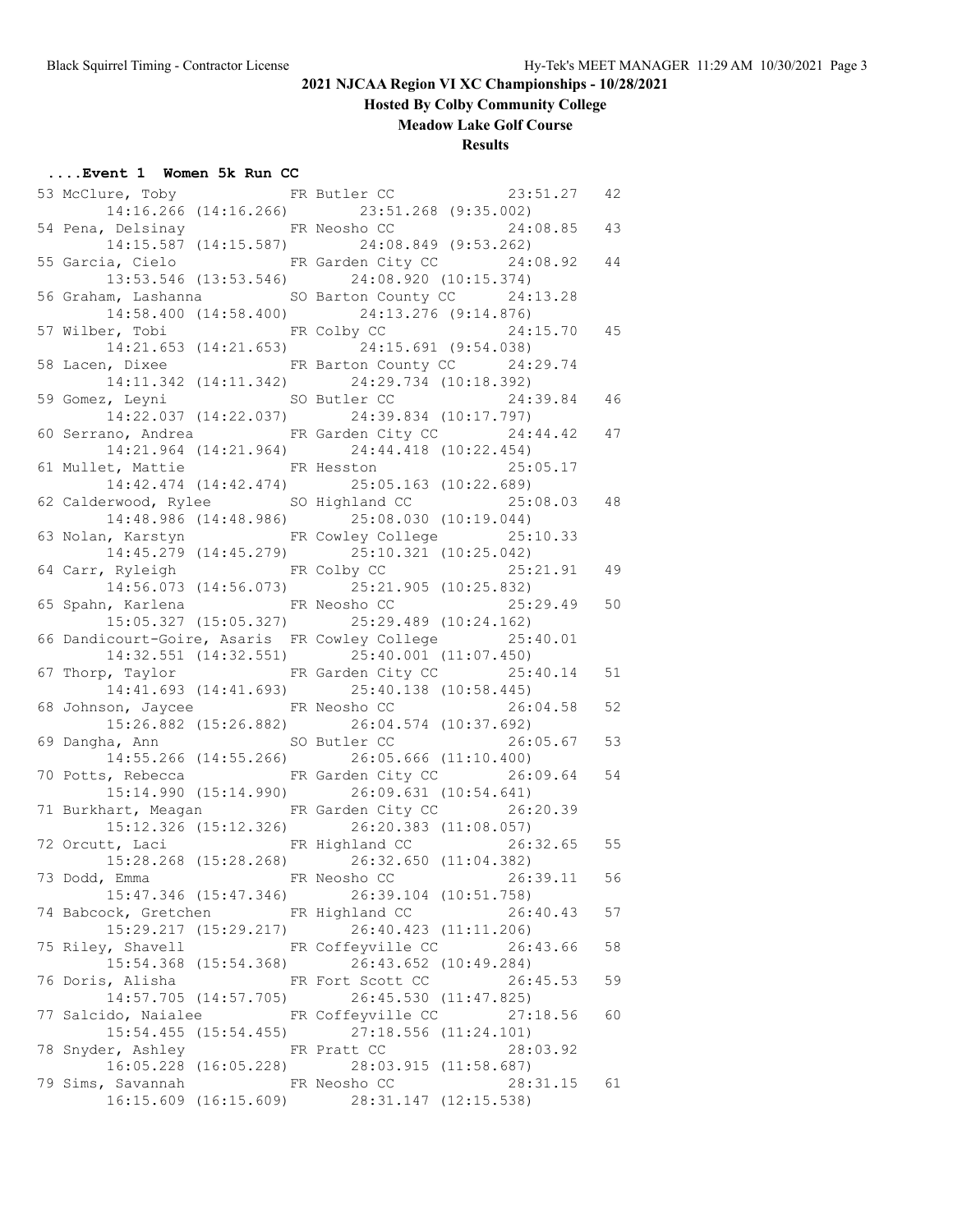# **Hosted By Colby Community College**

### **Meadow Lake Golf Course**

#### **Results**

#### **....Event 1 Women 5k Run CC**

|  | 80 Morris, Avagay 62 FR Coffeyville CC 29:17.09 62                     |  |
|--|------------------------------------------------------------------------|--|
|  | 16:59.486 (16:59.486) 29:17.084 (12:17.598)                            |  |
|  | 81 Arop, Achai Manuel ER Coffeyville CC 29:30.44 63                    |  |
|  | 17:00.711 (17:00.711) 29:30.436 (12:29.725)                            |  |
|  | 82 Tronchez, Tania Mark FR Coffeyville CC 30:28.69 64                  |  |
|  | $17:18.293$ (17:18.293) 30:28.687 (13:10.394)                          |  |
|  | 83 Tabb, Aniyaha KR Fort Scott CC 32:34.12 65                          |  |
|  | 18:11.719 (18:11.719) 32:34.117 (14:22.398)                            |  |
|  | 84 Fleurigene, Tanisha FR Coffeyville CC 35:09.28 66                   |  |
|  | 20:40.494 (20:40.494) 35:09.280 (14:28.786)                            |  |
|  | 85 Simmons, Jazmine FR Fort Scott CC 35:56.14 67                       |  |
|  | 21:19.198 (21:19.198) 35:56.131 (14:36.933)                            |  |
|  | 86 Seodutt, Kiara           FR Neosho CC               36:46.07     68 |  |
|  | 21:43.113 (21:43.113) 36:46.061 (15:02.948)                            |  |

### Team Scores

|  | ==================<br>Rank Team | Total | $\mathbf{1}$ | ============<br>$\mathcal{L}$ | 3  | 4               | 5  | $*6$ | $*7$ | $*8$ | $*9$ |
|--|---------------------------------|-------|--------------|-------------------------------|----|-----------------|----|------|------|------|------|
|  | Results - Women                 |       |              |                               |    |                 |    |      |      |      |      |
|  | 1 Cloud County CC               | 48    | 3            | $\overline{4}$                | 10 | 12 <sup>°</sup> | 19 | 23   | 40   |      |      |
|  | Total Time: 1:40:40.18          |       |              |                               |    |                 |    |      |      |      |      |
|  | 20:08.04<br>Average:            |       |              |                               |    |                 |    |      |      |      |      |
|  | 2 Dodge City CC                 | 59    | 7            | 8                             | 11 | 15              | 18 | 20   | 25   |      |      |
|  | Total Time: 1:41:48.56          |       |              |                               |    |                 |    |      |      |      |      |
|  | 20:21.72<br>Average:            |       |              |                               |    |                 |    |      |      |      |      |
|  | 3 Cowley College                | 82    | 5            | 6                             | 21 | 24              | 26 | 27   | 38   |      |      |
|  | Total Time: 1:44:16.16          |       |              |                               |    |                 |    |      |      |      |      |
|  | 20:51.24<br>Average:            |       |              |                               |    |                 |    |      |      |      |      |
|  | 4 Hutchinson CC                 | 99    | $\mathbf{1}$ | 16                            | 22 | 29              | 31 | 39   | 41   |      |      |
|  | Total Time: 1:46:49.04          |       |              |                               |    |                 |    |      |      |      |      |
|  | 21:21.81<br>Average:            |       |              |                               |    |                 |    |      |      |      |      |
|  | 5 Colby CC                      | 112   | 2            | 13                            | 17 | 35              | 45 | 49   |      |      |      |
|  | Total Time: 1:48:17.94          |       |              |                               |    |                 |    |      |      |      |      |
|  | 21:39.59<br>Average:            |       |              |                               |    |                 |    |      |      |      |      |
|  | 6 Garden City CC                | 144   | 9            | 14                            | 30 | 44              | 47 | 51   | 54   |      |      |
|  | Total Time:<br>1:52:11.46       |       |              |                               |    |                 |    |      |      |      |      |
|  | 22:26.30<br>Average:            |       |              |                               |    |                 |    |      |      |      |      |
|  | 7 Butler CC                     | 206   | 32           | 33                            | 42 | 46              | 53 |      |      |      |      |
|  | Total Time: 2:00:20.49          |       |              |                               |    |                 |    |      |      |      |      |
|  | 24:04.10<br>Average:            |       |              |                               |    |                 |    |      |      |      |      |
|  | 8 Highland CC                   | 225   | 28           | 37                            | 48 | 55              | 57 |      |      |      |      |
|  | Total Time: 2:04:12.03          |       |              |                               |    |                 |    |      |      |      |      |
|  | 24:50.41<br>Average:            |       |              |                               |    |                 |    |      |      |      |      |
|  | 9 Fort Scott CC                 | 261   | 34           | 36                            | 59 | 65              | 67 |      |      |      |      |
|  | Total Time: 2:21:27.05          |       |              |                               |    |                 |    |      |      |      |      |
|  | 28:17.41<br>Average:            |       |              |                               |    |                 |    |      |      |      |      |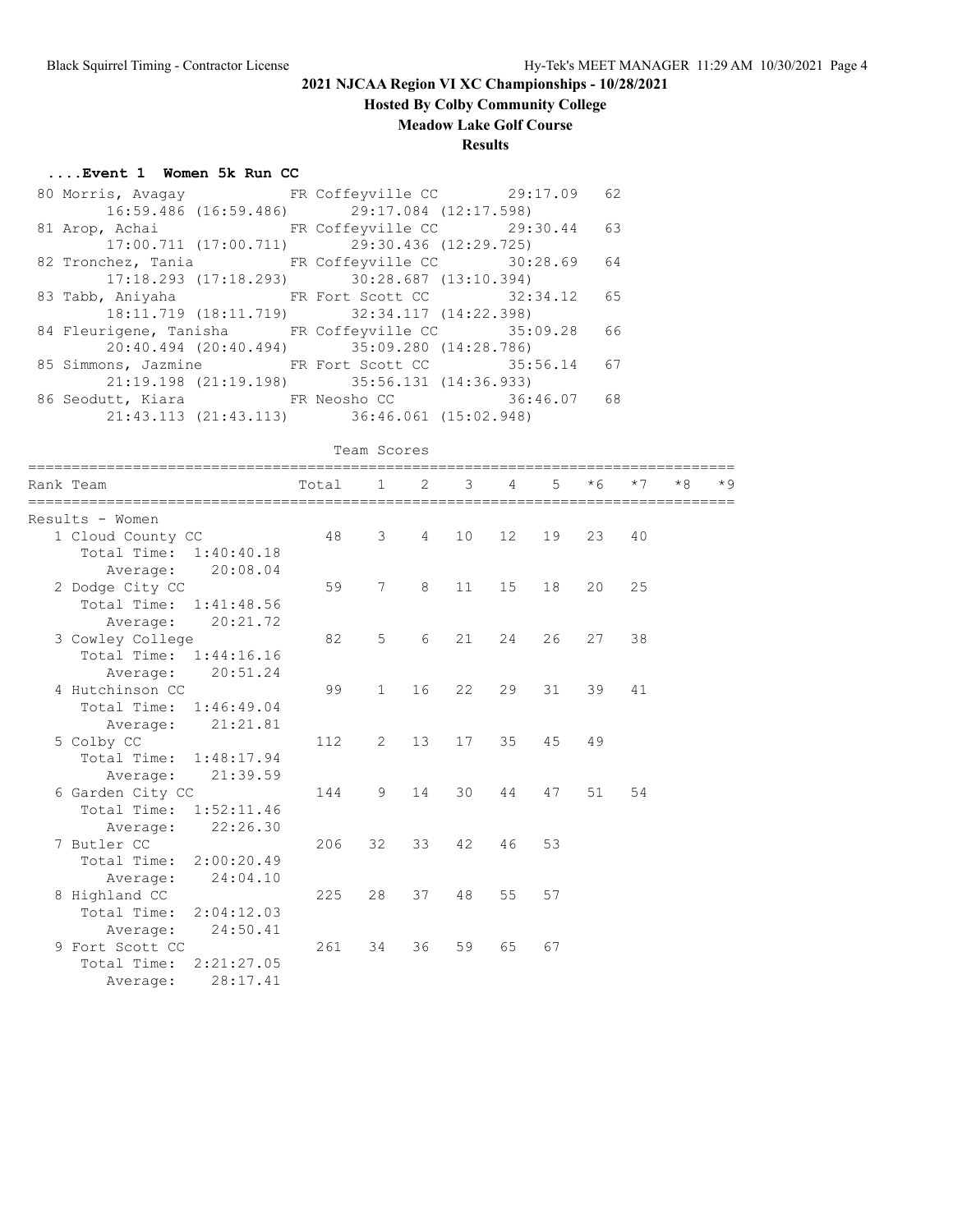# **Hosted By Colby Community College**

### **Meadow Lake Golf Course**

### **Results**

#### **....Event 1 Women 5k Run CC**

| 10 Neosho CC           | 262 |  | 43 50 52 56 | 61 |    |
|------------------------|-----|--|-------------|----|----|
| Total Time: 2:10:53.18 |     |  |             |    |    |
| Average: 26:10.64      |     |  |             |    |    |
| 11 Coffeyville CC      | 307 |  | 58 60 62 63 | 64 | 66 |
| Total Time: 2:23:18.44 |     |  |             |    |    |
| Average: 28:39.69      |     |  |             |    |    |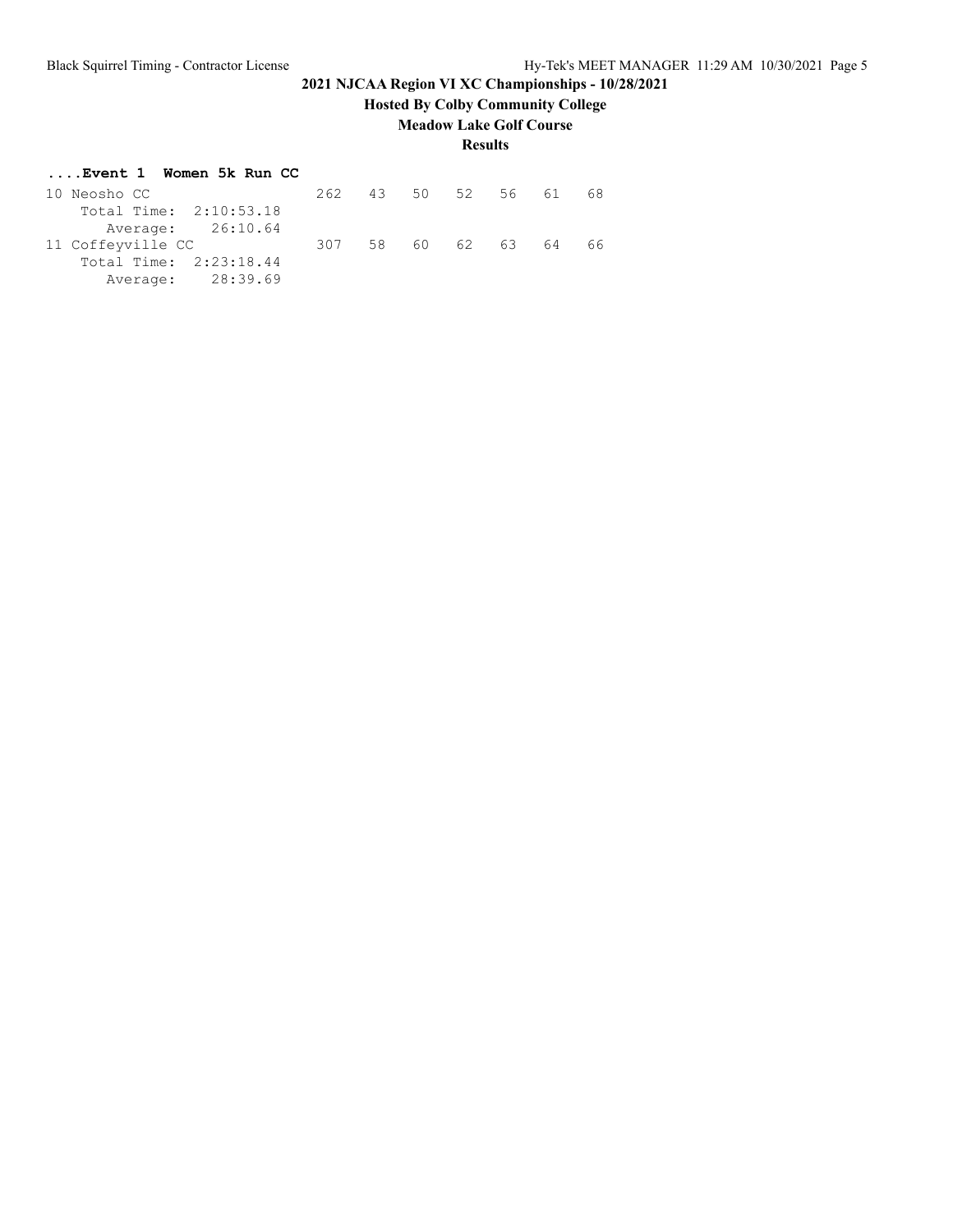**Hosted By Colby Community College**

### **Meadow Lake Golf Course**

**Results**

### **Event 2 Men 8000 Meter Run Division 1**

|                          |                     | --------------------------- |                |
|--------------------------|---------------------|-----------------------------|----------------|
| Name                     | Year School         | Finals                      | Points         |
| Results - Men Division 1 |                     |                             |                |
| 1 Nchogu, Vincent        | FR Northwest Kansas | 24:03.84                    | 1              |
| 2 Mutai, Dennis          | FR Garden City CC   | 24:06.91                    | $\overline{2}$ |
| 3 Beraki, Awet           | SO Cloud County CC  | 24:16.16                    | 3              |
| 4 Kimutai, Enock         | FR Northwest Kansas | 24:33.81                    | 4              |
| 5 Barbosa, Ricardo       | FR Colby CC         | 24:38.39                    | 5              |
| 6 Kiptoo, Oliver         | FR Northwest Kansas | 24:41.81                    | 6              |
| 7 Cheriuyot, Kelvin      | FR Garden City CC   | 25:11.16                    | $\sqrt{ }$     |
| 8 Masondo, Sanele        | FR Colby CC         | 25:15.51                    | 8              |
| 9 Adnow, Gudisa          | FR Fort Scott CC    | 25:20.65                    | 9              |
| 10 Jumo, Victor          | FR Butler CC        | 25:32.74                    | 10             |
| 11 Chavenaud, Remi       | FR Colby CC         | 25:40.85                    | 11             |
|                          | FR Pratt CC         |                             | 12             |
| 12 Tanui, Aron           |                     | 25:52.21                    | 13             |
| 13 Iyali, Michael        | SO Cloud County CC  | 25:53.11                    |                |
| 14 Oswalt, Collin        | FR Hutchinson CC    | 25:54.51                    |                |
| 15 Jones, Aled           | FR Colby CC         | 26:09.57                    | 14             |
| 16 Thierry, Tom          | FR Colby CC         | 26:32.52                    | 15             |
| 17 Kemboi, Kelvin        | FR Cloud County CC  | 26:40.74                    | 16             |
| 18 Kipyego, Nathan       | FR Northwest Kansas | 26:46.30                    | 17             |
| 19 Ayala, Angel          | FR Garden City CC   | 26:47.91                    | 18             |
| 20 Navarro, Samuel       | FR Fort Scott CC    | 26:53.26                    | 19             |
| 21 Limo, Linus           | SO Cloud County CC  | 27:05.59                    | 20             |
| 22 Holt, Andrew          | SO Hutchinson CC    | 27:08.37                    |                |
| 23 Chavez, Erick         | FR Butler CC        | 27:13.49                    | 21             |
| 24 Kipainoi, Edwin       | SO Cloud County CC  | 27:14.14                    | 22             |
| 25 Tarin, Camilo         | FR Hutchinson CC    | 27:32.74                    |                |
| 26 Casallas, Luis        | FR Dodge City CC    | 27:34.62                    | 23             |
| 27 Juarez, Delfino       | FR Dodge City CC    | 27:36.51                    | 24             |
| 28 Ramirez, Humberto     | FR Fort Scott CC    | 27:48.13                    | 25             |
| 29 Williams, Deiondre    | SO Highland CC      | 27:49.88                    | 26             |
| 30 Gonzalez, John Alex   | FR Colby CC         | 27:56.42                    | 27             |
| 31 Sotelo, Elmer         | FR Cloud County CC  | 27:59.16                    | 28             |
| 32 Geissinger, Aaron     | FR Hutchinson CC    | 27:59.81                    |                |
| 33 Turley, Collin        | FR Pratt CC         | 28:02.17                    | 29             |
| 34 Kiprono, Billy        | SO Neosho CC        | 28:04.00                    | 30             |
| 35 Zamora, Erik          | FR Dodge City CC    | 28:11.52                    | 31             |
| 36 Cheney, Rylan         | SO Cloud County CC  | 28:15.12                    | 32             |
| 37 Leck, Andrew          | FR Neosho CC        | 28:22.62                    | 33             |
| 38 Gebrekristos, Henok   | FR Fort Scott CC    | 28:27.04                    | 34             |
| 39 Jaje, Alex            | FR Fort Scott CC    | 28:32.98                    | 35             |
| 40 Ruiz, Jose            | FR Garden City CC   | 28:38.46                    | 36             |
| 41 McCullough, Chayse    | FR Colby CC         | 28:40.75                    | 37             |
| 42 Patton, Raziel        | FR Cloud County CC  | 28:44.57                    |                |
| 43 Stromgren, Walker     | SO Highland CC      | 28:49.16                    | 38             |
| 44 Love, Montel          | SO Dodge City CC    | 28:49.32                    | 39             |
| 45 Deboest, Lucorien     | FR Fort Scott CC    | 29:01.02                    | 40             |
| 46 Asmerom, Jotham       | FR Fort Scott CC    | 29:10.25                    | 41             |
| 47 Penka, Zaccerie       | FR Garden City CC   | 29:16.92                    | 42             |
| 48 Hernandez, Eduardo    | FR Dodge City CC    | 29:23.07                    | 43             |
| 49 Muyoboke, Valeur      | FR Butler CC        | 29:39.65                    | 44             |
| 50 Kleinow, Tayler       | FR Northwest Kansas | 29:42.79                    | 45             |
| 51 Chavez, Alex          | FR Dodge City CC    | 29:47.20                    | 46             |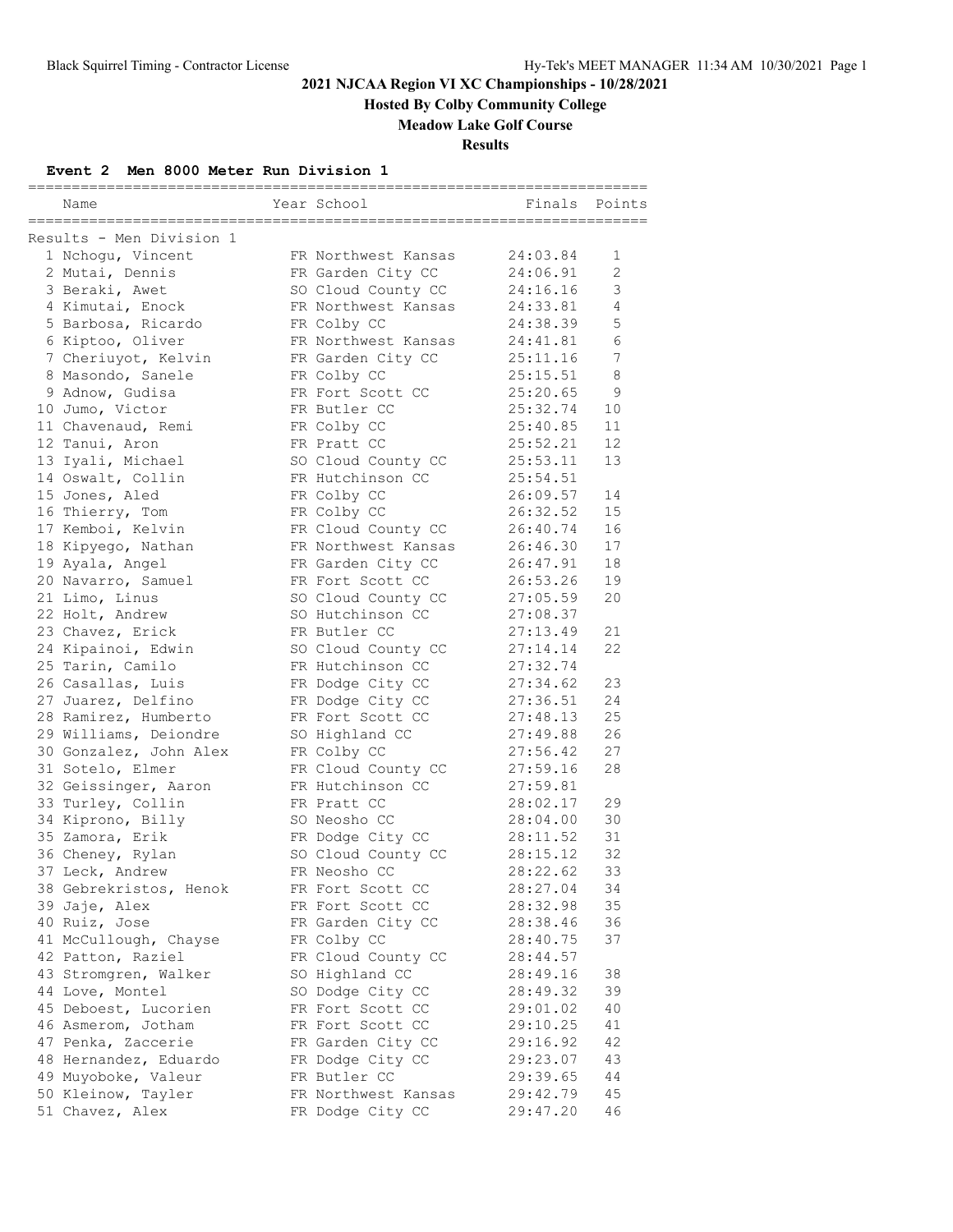## **Hosted By Colby Community College**

### **Meadow Lake Golf Course**

#### **Results**

#### **....Event 2 Men 8000 Meter Run Division 1**

| 52 Woodrome, Ethan          | SO Barton County CC | 29:49.24 |    |
|-----------------------------|---------------------|----------|----|
| 53 Hawes, Trenton           | FR Northwest Kansas | 29:49.45 | 47 |
| 54 Lopez, Alexander         | FR Neosho CC        | 29:53.36 | 48 |
| 55 Woodard, Shade           | FR Dodge City CC    | 30:03.89 | 49 |
| 56 Hines, Steve             | FR Highland CC      | 30:10.26 | 50 |
| 57 Coon, Trent              | FR Northwest Kansas | 30:10.53 | 51 |
| 58 Racic, Djrodje           | FR Barton County CC | 30:10.59 |    |
| 59 Laurance, Gunnar         | FR Neosho CC        | 30:16.59 | 52 |
| 60 Aguilar, Daniel          | FR Garden City CC   | 30:22.33 | 53 |
| 61 Pyle, Sam                | FR Highland CC      | 30:51.12 | 54 |
| 62 Trotter, Zack            | FR Butler CC        | 30:51.81 | 55 |
| 63 Orozco, Raul             | SO Pratt CC         | 30:58.26 | 56 |
| 64 Garcia, Jose             | FR Garden City CC   | 31:05.72 | 57 |
| 65 Ruiz, Rosalio            | FR Garden City CC   | 31:07.23 |    |
| 66 Jackson, Ber'Narjay      | FR Highland CC      | 31:11.73 | 58 |
| 67 Padilla, Trent           | FR Barton County CC | 31:14.62 |    |
| 68 Jones, Liam              | SO Highland CC      | 31:25.24 | 59 |
| 69 Mata, Alexis             | FR Neosho CC        | 31:30.11 | 60 |
| 70 Mijares, Ricardo         | FR Garden City CC   | 32:07.85 |    |
| 71 Dolloway, Tyron          | FR Neosho CC        | 32:19.28 | 61 |
| 72 Arafol, Joshua           | SO Neosho CC        | 32:21.05 | 62 |
| 73 Veloz, Matthew           | FR Garden City CC   | 32:37.18 |    |
| 74 Frances, Eric            | FR Dodge City CC    | 32:41.57 |    |
| 75 Ruiz, Andrew             | FR Neosho CC        | 32:43.97 |    |
| 76 Harrington, Drake        | FR Neosho CC        | 33:01.32 |    |
| 77 Cooper, Clayon           | FR Highland CC      | 33:21.74 | 63 |
| 78 Martinez-Mondragon, Ozie | FR Dodge City CC    | 33:22.49 |    |
| 79 Rogers, Tyler            | FR Coffeyville CC   | 33:32.58 | 64 |
| 80 Kwambai, Hillary         | FR Neosho CC        | 33:36.51 |    |
| 81 Connelly, Ty             | FR Northwest Kansas | 34:20.18 |    |
| 82 Knight, Garin            | FR Butler CC        | 35:57.38 | 65 |
| 83 Guidry, Trent            | FR Coffeyville CC   | 36:13.56 | 66 |
| 84 Talbot, Aaron            | FR Coffeyville CC   | 38:55.01 | 67 |
| 85 Richey, Trey             | FR Coffeyville CC   | 40:25.75 | 68 |
| 86 Gilbreath, Sebastion     | FR Pratt CC         | 42:32.91 | 69 |
| 87 Campbell, Delmar         | SO Pratt CC         | 50:20.58 | 70 |
| 88 Smith, Gary              | FR Coffeyville CC   | 51:23.11 | 71 |
| -- Turpin, Carsyn           | FR Hutchinson CC    | DNF      |    |

#### **Event 2 Men 8000 Meter Run Division 2**

======================================================================= Finals Points

| NQHIG                    | $TCAL$ $UULUUL$   | $\Gamma$ $\pm$ $\Gamma$ $\Omega$ $\pm$ $\Omega$ | $\Gamma$ $\Omega$ $\pm$ $\Gamma$ $\Gamma$ $\Omega$ |
|--------------------------|-------------------|-------------------------------------------------|----------------------------------------------------|
| Results - Men Division 2 |                   |                                                 |                                                    |
| 1 Diaz-Lopez, Adrian     | FR Cowley College | 24:47.54                                        |                                                    |
| 2 Pkiach, Amos           | FR Cowley College | 25:04.65                                        | $\mathcal{L}$                                      |
| 3 Nunez, Santiago        | FR Cowley College | 25:58.38                                        | 3                                                  |
| 4 Andebrhan, Henos       | SO Allen CC       | 26:23.74                                        |                                                    |
| 5 Rodriquez-Abad, Xoel   | FR Cowley College | 27:01.81                                        | 4                                                  |
| 6 Liermann, Caleb        | SO Cowley College | 27:14.67                                        | 5                                                  |
| 7 Rodriquez, Joel        | FR Cowley College | 27:38.80                                        | 6                                                  |
| 8 Duijsters, Goran       | FR Cowley College | 27:41.98                                        |                                                    |
| 9 Coronado, Jacob        | FR Cowley College | 27:55.77                                        |                                                    |
| 10 Wells, Aidan          | FR Cowley College | 28:19.38                                        |                                                    |
|                          |                   |                                                 |                                                    |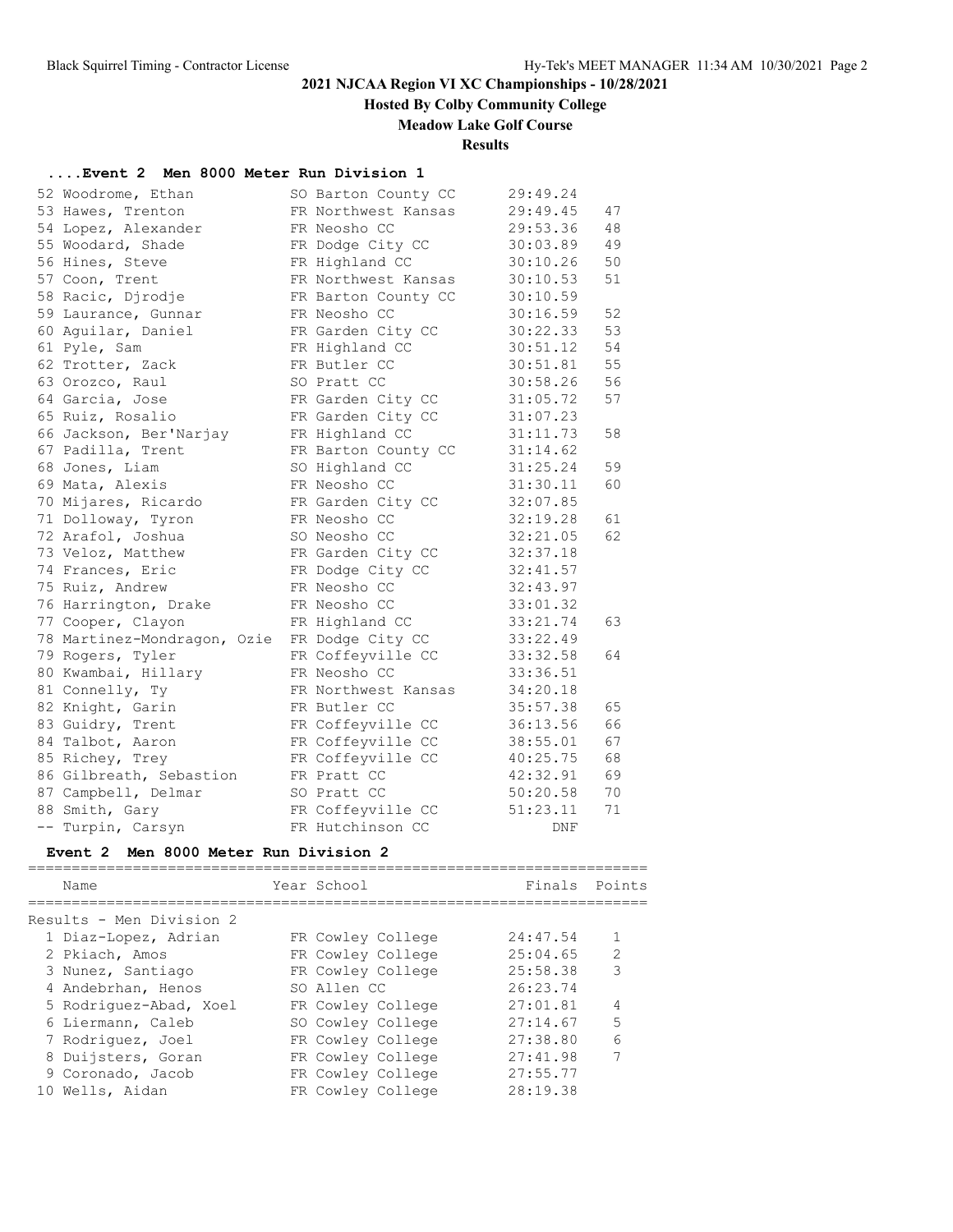**Hosted By Colby Community College**

**Meadow Lake Golf Course**

#### **Results**

| Event 2 Men 8000 Meter Run Division 2<br>11 Suied, Muneer<br>12 Resendiz, Juan<br>13 Kanaqy, Jesse | FR Cowley College<br>FR Allen CC<br>FR Hesston |                   |                                  |    |    | 28:27.83<br>28:51.05<br>33:26.20 |      |      |      |     |
|----------------------------------------------------------------------------------------------------|------------------------------------------------|-------------------|----------------------------------|----|----|----------------------------------|------|------|------|-----|
|                                                                                                    |                                                | Team Scores       |                                  |    |    |                                  |      |      |      |     |
| ==============<br>================<br>Rank Team                                                    | Total                                          | 1                 | ___________________________<br>2 | 3  | 4  | 5                                | $*6$ | $*7$ | $*8$ | * 9 |
| Results - Men Division 1                                                                           |                                                |                   |                                  |    |    |                                  |      |      |      |     |
| 1 Colby CC                                                                                         | 53                                             | 5                 | 8                                | 11 | 14 | 15                               | 27   | 37   |      |     |
| Total Time: 2:08:16.84                                                                             |                                                |                   |                                  |    |    |                                  |      |      |      |     |
| Average:<br>25:39.37                                                                               |                                                |                   |                                  |    |    |                                  |      |      |      |     |
| 2 Northwest Kansas                                                                                 | 73                                             | $\mathbf{1}$      | 4                                | 6  | 17 | 45                               | 47   | 51   |      |     |
| Total Time:<br>2:09:48.55                                                                          |                                                |                   |                                  |    |    |                                  |      |      |      |     |
| Average: 25:57.71                                                                                  |                                                |                   |                                  |    |    |                                  |      |      |      |     |
| 3 Cloud County CC                                                                                  | 74                                             | 3                 | 13                               | 16 | 20 | 22                               | 28   | 32   |      |     |
| Total Time: 2:11:09.74                                                                             |                                                |                   |                                  |    |    |                                  |      |      |      |     |
| 26:13.95<br>Average:                                                                               |                                                |                   |                                  |    |    |                                  |      |      |      |     |
| 4 Garden City CC                                                                                   | 105                                            | 2                 | 7                                | 18 | 36 | 42                               | 53   | 57   |      |     |
| Total Time: 2:14:01.36                                                                             |                                                |                   |                                  |    |    |                                  |      |      |      |     |
| 26:48.28<br>Average:                                                                               |                                                |                   |                                  |    |    |                                  |      |      |      |     |
| 5 Fort Scott CC                                                                                    | 122                                            | 9                 | 19                               | 25 | 34 | 35                               | 40   | 41   |      |     |
| Total Time:<br>2:17:02.07                                                                          |                                                |                   |                                  |    |    |                                  |      |      |      |     |
| 27:24.42<br>Average:                                                                               |                                                |                   |                                  |    |    |                                  |      |      |      |     |
| 6 Dodge City CC                                                                                    | 160                                            | 23                | 24                               | 31 | 39 | 43                               | 46   | 49   |      |     |
| Total Time:<br>2:21:35.04                                                                          |                                                |                   |                                  |    |    |                                  |      |      |      |     |
| Average:<br>28:19.01                                                                               |                                                |                   |                                  |    |    |                                  |      |      |      |     |
| 7 Butler CC                                                                                        | 195                                            | 10                | 21                               | 44 | 55 | 65                               |      |      |      |     |
| Total Time:<br>2:29:15.07                                                                          |                                                |                   |                                  |    |    |                                  |      |      |      |     |
| 29:51.02<br>Average:                                                                               |                                                |                   |                                  |    |    |                                  |      |      |      |     |
| 8 Neosho CC                                                                                        | 223                                            | 30                | 33                               | 48 | 52 | 60                               | 61   | 62   |      |     |
| Total Time:<br>2:28:06.68                                                                          |                                                |                   |                                  |    |    |                                  |      |      |      |     |
| 29:37.34<br>Average:                                                                               |                                                |                   |                                  |    |    |                                  |      |      |      |     |
| 9 Highland CC                                                                                      | 226                                            | 26                | 38                               | 50 | 54 | 58                               | 59   | 63   |      |     |
| Total Time:<br>2:28:52.15                                                                          |                                                |                   |                                  |    |    |                                  |      |      |      |     |
| 29:46.43<br>Average:                                                                               |                                                |                   |                                  |    |    |                                  |      |      |      |     |
| 10 Pratt CC                                                                                        | 236                                            | $12 \overline{ }$ | 29                               | 56 | 69 | 70                               |      |      |      |     |
| Total Time:<br>2:57:46.13                                                                          |                                                |                   |                                  |    |    |                                  |      |      |      |     |
| Average:<br>35:33.23                                                                               |                                                |                   |                                  |    |    |                                  |      |      |      |     |
|                                                                                                    | 336                                            | 64                | 66                               | 67 | 68 | 71                               |      |      |      |     |
| 11 Coffeyville CC<br>Total Time:<br>3:20:30.01                                                     |                                                |                   |                                  |    |    |                                  |      |      |      |     |
| 40:06.01                                                                                           |                                                |                   |                                  |    |    |                                  |      |      |      |     |
| Average:<br>Results - Men Division 2                                                               |                                                |                   |                                  |    |    |                                  |      |      |      |     |
| 1 Cowley College                                                                                   | 15                                             | $\mathbf{1}$      | 2                                | 3  | 4  | 5                                | 6    | 7    |      |     |
| Total Time: 2:10:07.05                                                                             |                                                |                   |                                  |    |    |                                  |      |      |      |     |
| 26:01.41                                                                                           |                                                |                   |                                  |    |    |                                  |      |      |      |     |
| Average:                                                                                           |                                                |                   |                                  |    |    |                                  |      |      |      |     |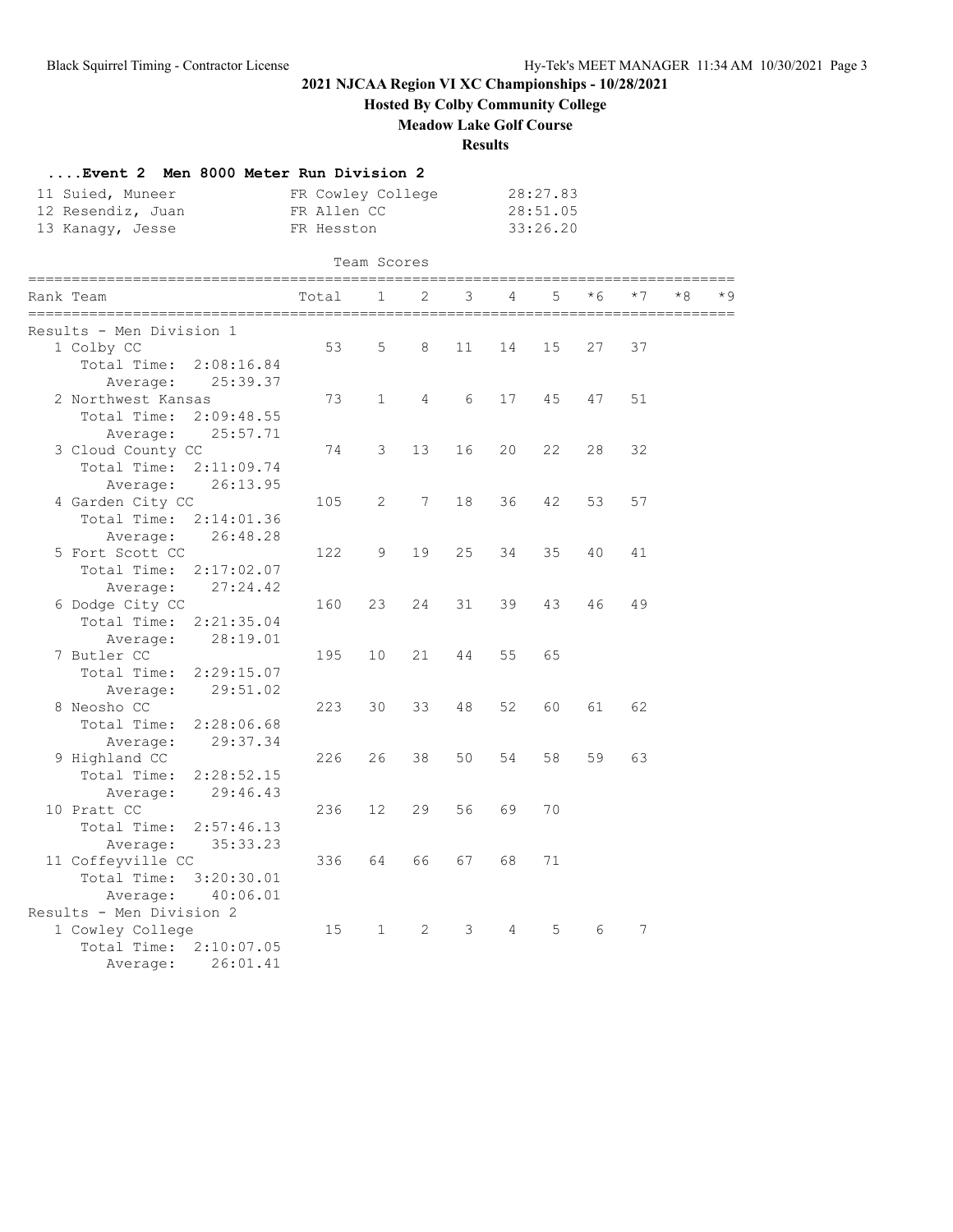**Hosted By Colby Community College**

### **Meadow Lake Golf Course**

**Results**

### **Event 1 Women 5000 Meter Run Division 1**

| Name                                                             | Year School                         | ========<br>Finals   | Points           |
|------------------------------------------------------------------|-------------------------------------|----------------------|------------------|
| ==================================<br>Results - Women Division 1 |                                     |                      |                  |
| 1 Cocking, Louise                                                | FR Hutchinson CC                    | 19:09.33             | 1                |
| 2 Hodsden, Regan                                                 | FR Colby CC                         | 19:18.28             | 2                |
| 3 Mondesir, Ludjenie                                             | SO Cloud County CC                  | 19:31.97             | 3                |
| 4 Ndungu, Lucy                                                   | FR Cloud County CC                  | 19:34.98             | 4                |
| 5 Padilla, Karol                                                 | FR Dodge City CC                    | 19:45.95             | 5                |
| 6 Valdez, Edith                                                  | FR Dodge City CC                    | 19:50.91             | 6                |
| 7 Lagat, Valentine                                               | FR Garden City CC                   | 19:54.12             | $\boldsymbol{7}$ |
| 8 Ochana, Melody                                                 | FR Cloud County CC                  | 20:05.06             | 8                |
| 9 Delapaz, Cynthia                                               | FR Dodge City CC                    | 20:10.74             | 9                |
| 10 Green, Kayan                                                  | SO Barton County CC                 | 20:12.57             |                  |
| 11 Milano, Pamela                                                | SO Cloud County CC                  | 20:15.03             | 10               |
| 12 Nord, Cierra                                                  | FR Colby CC                         | 20:27.72             | 11               |
| 13 Cheruiyot, Shareen                                            | FR Garden City CC                   | 20:46.10             | 12               |
| 14 Dominquez, Denise                                             | FR Dodge City CC                    | 20:49.34             | 13               |
| 15 Hidalgo, Noel                                                 | FR Hutchinson CC                    | 20:55.53             | 14               |
| 16 Diercks, Emily                                                | FR Colby CC                         | 21:07.77             | 15               |
| 17 Hernandez, Miranda                                            | FR Dodge City CC                    | 21:11.62             | 16               |
| 18 Holthaus, Emma                                                | SO Cloud County CC                  | 21:13.14             | 17               |
| 19 Solis, Yosverani                                              | FR Dodge City CC                    | 21:16.64             | 18               |
| 20 Meyer, Anastasia                                              | FR Hutchinson CC                    | 21:26.15             | 19               |
| 21 Fisher, Abigail                                               | SO Cloud County CC                  | 21:26.78             | 20               |
| 22 Ornelas, Yessenia                                             | FR Dodge City CC                    | 21:36.34             | 21               |
| 23 White, Sara                                                   | FR Dodge City CC                    | 21:42.22             |                  |
| 24 Herrera, Karina                                               | FR Barton County CC                 | 21:46.07             |                  |
| 25 Rojo, Ruby                                                    | FR Dodge City CC                    | 22:25.32             |                  |
| 26 Punches, Emily                                                | FR Highland CC                      | 22:32.68             | 22               |
| 27 Gage, Michele                                                 | FR Hutchinson CC                    | 22:35.16             | 23               |
| 28 Don Juan, Jania                                               | FR Garden City CC                   | 22:37.90             | 2.4              |
| 29 Light, Leiyah                                                 | FR Dodge City CC                    | 22:40.58             |                  |
| 30 Wheeler, Izzy                                                 | FR Hutchinson CC                    | 22:42.87             | 25               |
| 31 Williams, Campbell                                            | FR Butler CC                        | 22:51.65             | 26               |
| 32 Hankins, Emily                                                | SO Butler CC                        | 22:52.06             | 27               |
| 33 Bernal, Angelica                                              | FR Fort Scott CC                    | 23:00.18             | 28               |
| 34 Clinesmith, Morgan                                            | FR Colby CC                         | 23:08.47             | 29               |
| 35 Corbitt, Cheyenne                                             | FR Fort Scott CC                    | 23:11.08             | 30               |
| 36 Bass, Aydan                                                   | SO Highland CC                      | 23:18.23             | 31               |
| 37 Grauer, Sydney                                                | FR Hutchinson CC                    | 23:22.74             | 32               |
| 38 Beard, Christina                                              | FR Cloud County CC                  | 23:27.94             | 33               |
| 39 Yung, Jurney                                                  | FR Hutchinson CC                    | 23:39.25             | 34               |
| 40 White, Aidyn                                                  | FR Hutchinson CC                    | 23:40.43             |                  |
| 41 Koch, Clarissa                                                | FR Cloud County CC                  | 23:44.97             |                  |
| 42 McClure, Toby                                                 | FR Butler CC                        | 23:51.27             | 35               |
| 43 Pena, Delsinay                                                | FR Neosho CC                        | 24:08.85             | 36               |
| 44 Garcia, Cielo                                                 | FR Garden City CC                   | 24:08.92             | 37               |
| 45 Graham, Lashanna                                              | SO Barton County CC                 | 24:13.28             |                  |
| 46 Wilber, Tobi                                                  | FR Colby CC                         | 24:15.70             | 38               |
| 47 Lacen, Dixee<br>48 Gomez, Leyni                               | FR Barton County CC<br>SO Butler CC | 24:29.74             | 39               |
| 49 Serrano, Andrea                                               | FR Garden City CC                   | 24:39.84<br>24:44.42 | 40               |
| 50 Calderwood, Rylee                                             | SO Highland CC                      | 25:08.03             | 41               |
| 51 Carr, Ryleigh                                                 | FR Colby CC                         | 25:21.91             | 42               |
|                                                                  |                                     |                      |                  |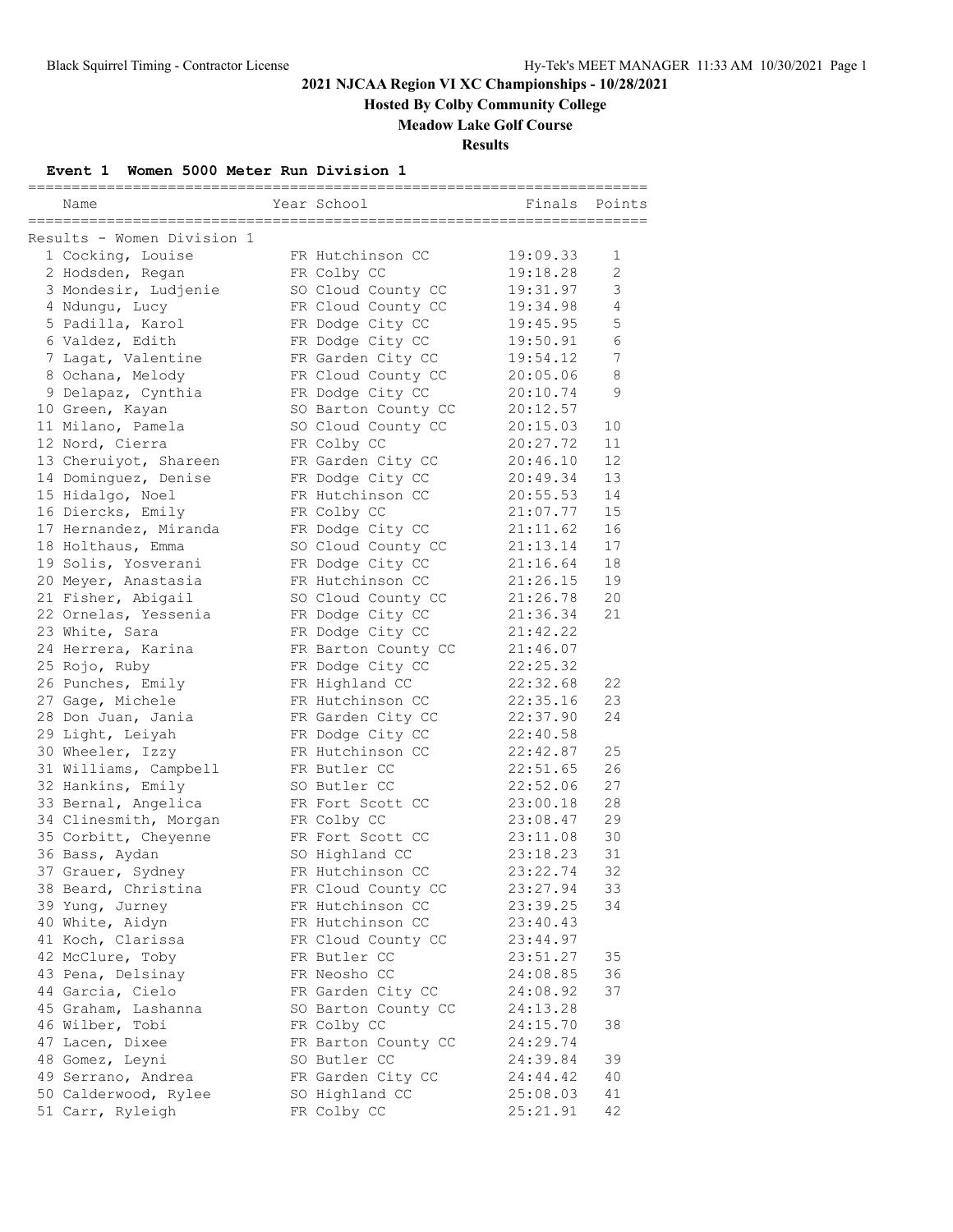## **Hosted By Colby Community College**

### **Meadow Lake Golf Course**

**Results**

| Event 1 Women 5000 Meter Run Division 1 |  |  |  |  |  |  |  |  |
|-----------------------------------------|--|--|--|--|--|--|--|--|
|-----------------------------------------|--|--|--|--|--|--|--|--|

| 52 Spahn, Karlena      | FR Neosho CC      | 25:29.49      | 43 |
|------------------------|-------------------|---------------|----|
| 53 Thorp, Taylor       | FR Garden City CC | 25:40.14      | 44 |
| 54 Johnson, Jaycee     | FR Neosho CC      | 26:04.58      | 45 |
| 55 Dangha, Ann         | SO Butler CC      | 26:05.67      | 46 |
| 56 Potts, Rebecca      | FR Garden City CC | 26:09.64      | 47 |
| 57 Burkhart, Meagan    | FR Garden City CC | 26:20.39      |    |
| 58 Orcutt, Laci        | FR Highland CC    | 26:32.65      | 48 |
| 59 Dodd, Emma          | FR Neosho CC      | 26:39.11      | 49 |
| 60 Babcock, Gretchen   | FR Highland CC    | 26:40.43      | 50 |
| 61 Riley, Shavell      | FR Coffeyville CC | 26:43.66      | 51 |
| 62 Doris, Alisha       | FR Fort Scott CC  | $26:45.53$ 52 |    |
| 63 Salcido, Naialee    | FR Coffeyville CC | 27:18.56      | 53 |
| 64 Snyder, Ashley      | FR Pratt CC       | 28:03.92      |    |
| 65 Sims, Savannah      | FR Neosho CC      | 28:31.15      | 54 |
| 66 Morris, Avagay      | FR Coffeyville CC | 29:17.09      | 55 |
| 67 Arop, Achai         | FR Coffeyville CC | 29:30.44      | 56 |
| 68 Tronchez, Tania     | FR Coffeyville CC | 30:28.69      | 57 |
| 69 Tabb, Aniyaha       | FR Fort Scott CC  | 32:34.12      | 58 |
| 70 Fleurigene, Tanisha | FR Coffeyville CC | 35:09.28      | 59 |
| 71 Simmons, Jazmine    | FR Fort Scott CC  | 35:56.14      | 60 |
| 72 Seodutt, Kiara      | FR Neosho CC      | 36:46.07      | 61 |

### **Event 1 Women 5000 Meter Run Division 2**

| Name      |                                     | Year School |                            |   |          |    | Finals Points |      |      |
|-----------|-------------------------------------|-------------|----------------------------|---|----------|----|---------------|------|------|
|           | Results - Women Division 2          |             |                            |   |          |    |               |      |      |
|           | 1 Glover, Karissa                   |             | FR Cowley College          |   | 19:41.28 |    | $\mathbf{1}$  |      |      |
|           | 2 Wilson, Kristen                   |             | FR Cowley College          |   | 19:43.20 |    | $\mathcal{L}$ |      |      |
|           | 3 Billings, Elka                    | SO Allen CC |                            |   | 20:19.79 |    |               |      |      |
|           | 4 Billings, Ursula                  | FR Allen CC |                            |   | 20:41.90 |    |               |      |      |
|           | 5 Bycroft, Rachel                   | SO Allen CC |                            |   | 20:54.42 |    |               |      |      |
|           | 6 Goforth, Ashley TR Cowley College |             |                            |   | 21:24.04 |    | 3             |      |      |
|           | 7 Boothe, Delicia                   |             | FR Cowley College          |   | 21:35.43 |    | 4             |      |      |
|           | 8 Reyes, Yazmin                     |             | FR Cowley College 21:52.21 |   |          |    | 5             |      |      |
|           | 9 Esfeld, McKenna                   | SO Allen CC |                            |   | 22:04.18 |    |               |      |      |
|           | 10 Pinnock, Abigail                 |             | FR Cowley College          |   | 22:23.67 |    | 6             |      |      |
|           | 11 Ingalls, Layla                   |             | FR Cowley College 23:19.55 |   |          |    | 7             |      |      |
|           | 12 Mullet, Mattie                   | FR Hesston  |                            |   | 25:05.17 |    |               |      |      |
|           | 13 Nolan, Karstyn                   |             | FR Cowley College          |   | 25:10.33 |    |               |      |      |
|           | 14 Dandicourt-Goire, Asaris         |             | FR Cowley College          |   | 25:40.01 |    |               |      |      |
|           |                                     |             | Team Scores                |   |          |    |               |      |      |
| Rank Team |                                     | Total       | 2<br>$\mathbf{1}$          | 3 | 4        | .5 | $*6$          | $*7$ | $*8$ |

Results - Women Division 1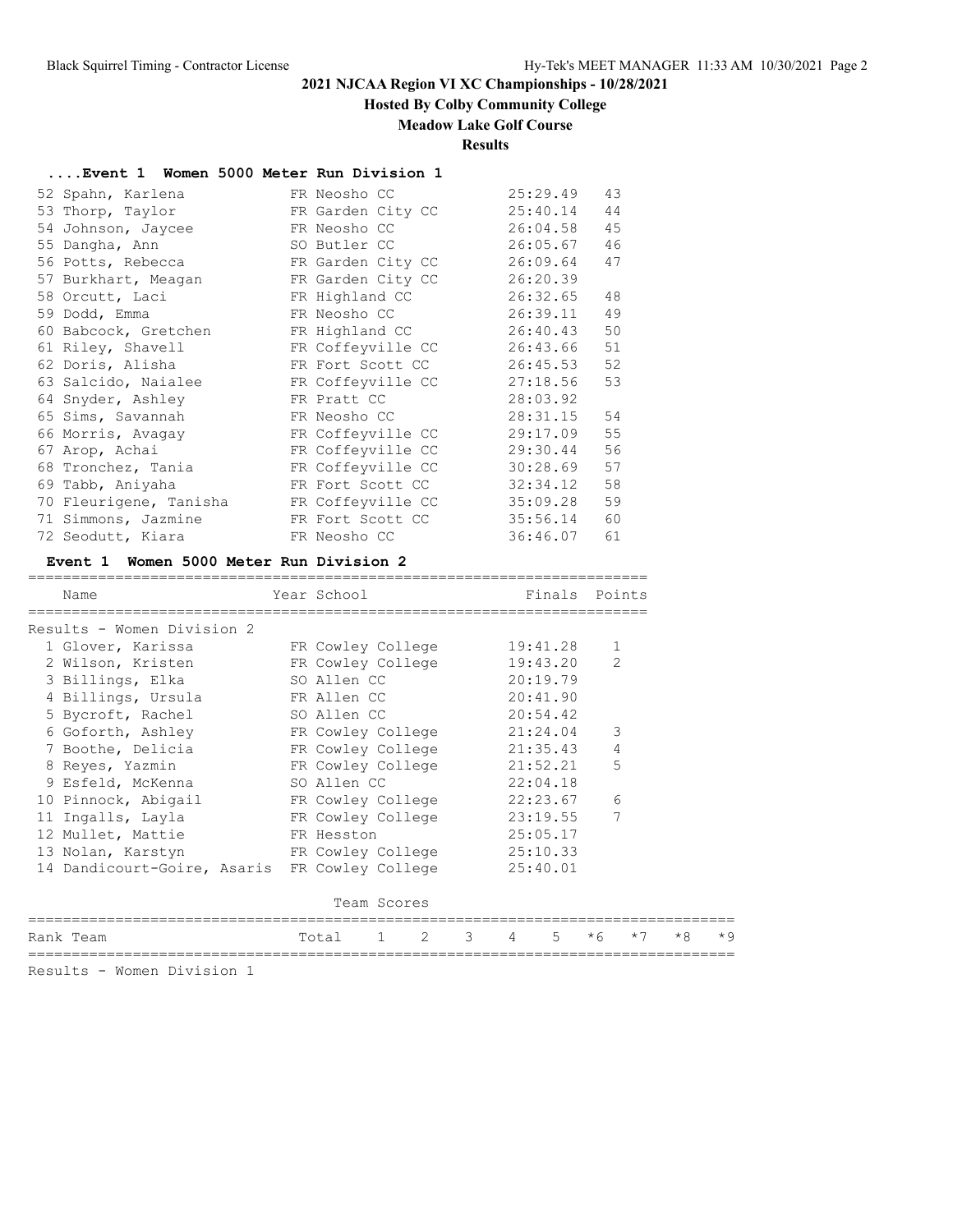**Hosted By Colby Community College**

## **Meadow Lake Golf Course**

**Results**

| Event 1 Women 5000 Meter Run Division 2 |            |     |                 |                |    |    |    |    |    |
|-----------------------------------------|------------|-----|-----------------|----------------|----|----|----|----|----|
| 1 Cloud County CC                       |            | 42  | 3               | $\overline{4}$ | 8  | 10 | 17 | 20 | 33 |
| Total Time:                             | 1:40:40.18 |     |                 |                |    |    |    |    |    |
| Average:                                | 20:08.04   |     |                 |                |    |    |    |    |    |
| 2 Dodge City CC                         |            | 49  | 5               | 6              | 9  | 13 | 16 | 18 | 21 |
| Total Time:                             | 1:41:48.56 |     |                 |                |    |    |    |    |    |
| Average:                                | 20:21.72   |     |                 |                |    |    |    |    |    |
| 3 Hutchinson CC                         |            | 82  | $\mathbf{1}$    | 14             | 19 | 23 | 25 | 32 | 34 |
| Total Time:                             | 1:46:49.04 |     |                 |                |    |    |    |    |    |
| Average:                                | 21:21.81   |     |                 |                |    |    |    |    |    |
| 4 Colby CC                              |            | 95  | 2               | 11             | 15 | 29 | 38 | 42 |    |
| Total Time:                             | 1:48:17.94 |     |                 |                |    |    |    |    |    |
| Average:                                | 21:39.59   |     |                 |                |    |    |    |    |    |
| 5 Garden City CC                        |            | 120 | $7\phantom{.0}$ | 12             | 24 | 37 | 40 | 44 | 47 |
| Total Time:                             | 1:52:11.46 |     |                 |                |    |    |    |    |    |
| Average:                                | 22:26.30   |     |                 |                |    |    |    |    |    |
| 6 Butler CC                             |            | 173 | 26              | 27             | 35 | 39 | 46 |    |    |
| Total Time:                             | 2:00:20.49 |     |                 |                |    |    |    |    |    |
| Average:                                | 24:04.10   | 192 | 22              | 31             | 41 | 48 | 50 |    |    |
| 7 Highland CC<br>Total Time: 2:04:12.03 |            |     |                 |                |    |    |    |    |    |
| Average:                                | 24:50.41   |     |                 |                |    |    |    |    |    |
| 8 Neosho CC                             |            | 227 | 36              | 43             | 45 | 49 | 54 | 61 |    |
| Total Time: 2:10:53.18                  |            |     |                 |                |    |    |    |    |    |
| Average:                                | 26:10.64   |     |                 |                |    |    |    |    |    |
| 9 Fort Scott CC                         |            | 228 | 28              | 30             | 52 | 58 | 60 |    |    |
| Total Time:                             | 2:21:27.05 |     |                 |                |    |    |    |    |    |
| Average:                                | 28:17.41   |     |                 |                |    |    |    |    |    |
| 10 Coffeyville CC                       |            | 272 | 51              | 53             | 55 | 56 | 57 | 59 |    |
| Total Time:                             | 2:23:18.44 |     |                 |                |    |    |    |    |    |
| Average:                                | 28:39.69   |     |                 |                |    |    |    |    |    |
| Results - Women Division 2              |            |     |                 |                |    |    |    |    |    |
| 1 Cowley College                        |            | 15  | $\mathbf{1}$    | 2              | 3  | 4  | 5  | 6  | 7  |
| Total Time:                             | 1:44:16.16 |     |                 |                |    |    |    |    |    |
| Average:                                | 20:51.24   |     |                 |                |    |    |    |    |    |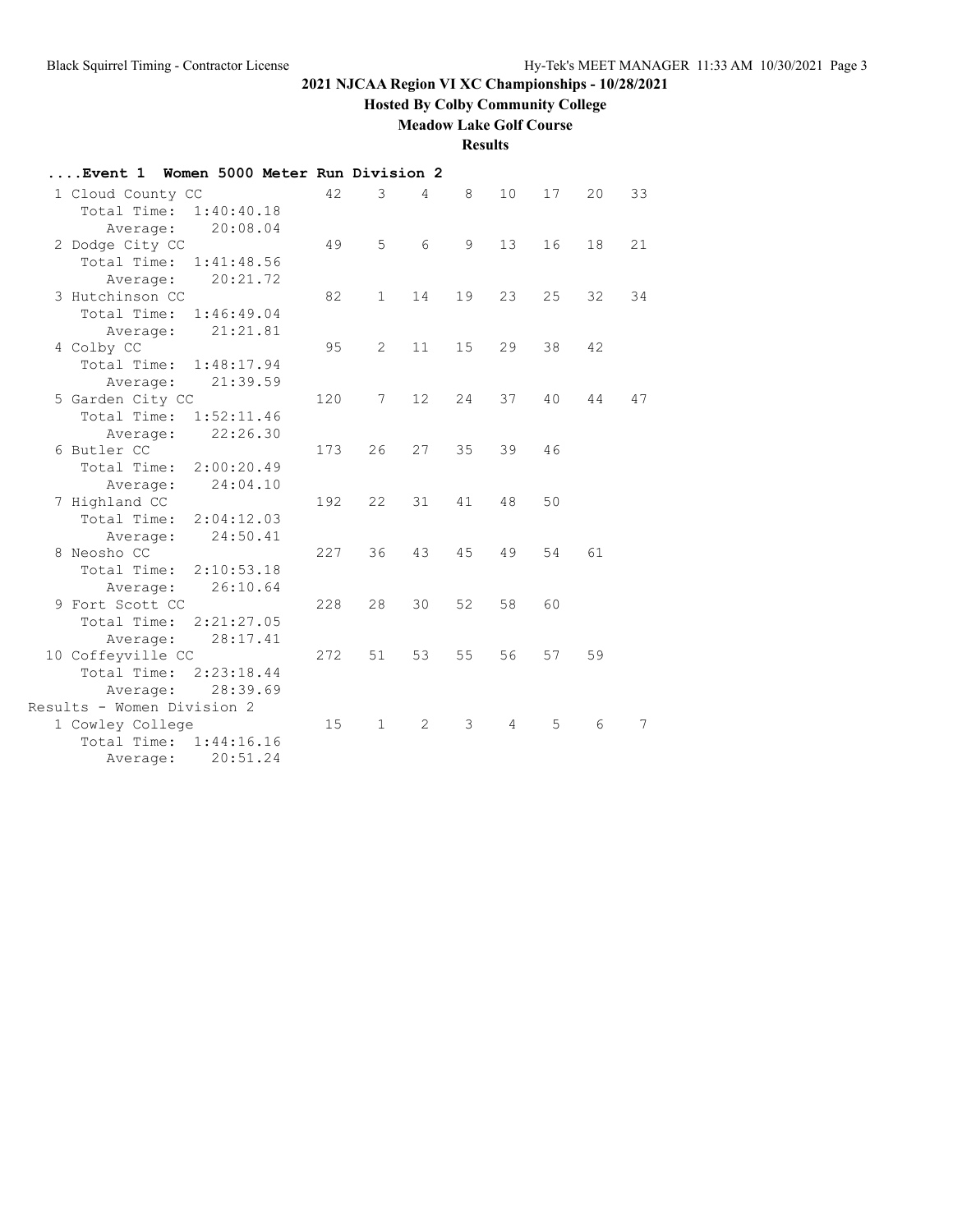**Hosted By Colby Community College**

### **Meadow Lake Golf Course**

**Results**

### **Event 1 Women 5000 Meter Run Jayhawk East**

| Name                         | Year School       | -------------------------------<br>Finals | Points         |
|------------------------------|-------------------|-------------------------------------------|----------------|
| Results - Women Jayhawk East |                   |                                           |                |
| 1 Glover, Karissa            | FR Cowley College | 19:41.28                                  | 1              |
| 2 Wilson, Kristen            | FR Cowley College | 19:43.20                                  | $\overline{2}$ |
| 3 Billings, Elka             | SO Allen CC       | 20:19.79                                  |                |
| 4 Billings, Ursula           | FR Allen CC       | 20:41.90                                  |                |
| 5 Bycroft, Rachel            | SO Allen CC       | 20:54.42                                  |                |
| 6 Goforth, Ashley            | FR Cowley College | 21:24.04                                  | 3              |
| 7 Boothe, Delicia            | FR Cowley College | 21:35.43                                  | 4              |
| 8 Reyes, Yazmin              | FR Cowley College | 21:52.21                                  | 5              |
| 9 Esfeld, McKenna            | SO Allen CC       | 22:04.18                                  |                |
| 10 Pinnock, Abigail          | FR Cowley College | 22:23.67                                  | 6              |
| 11 Punches, Emily            | FR Highland CC    | 22:32.68                                  | 7              |
| 12 Williams, Campbell        | FR Butler CC      | 22:51.65                                  | 8              |
| 13 Hankins, Emily            | SO Butler CC      | 22:52.06                                  | 9              |
| 14 Bernal, Angelica          | FR Fort Scott CC  | 23:00.18                                  | 10             |
| 15 Corbitt, Cheyenne         | FR Fort Scott CC  | 23:11.08                                  | 11             |
| 16 Bass, Aydan               | SO Highland CC    | 23:18.23                                  | 12             |
| 17 Ingalls, Layla            | FR Cowley College | 23:19.55                                  | 13             |
| 18 McClure, Toby             | FR Butler CC      | 23:51.27                                  | 14             |
| 19 Pena, Delsinay            | FR Neosho CC      | 24:08.85                                  | 15             |
| 20 Gomez, Leyni              | SO Butler CC      | 24:39.84                                  | 16             |
| 21 Mullet, Mattie            | FR Hesston        | 25:05.17                                  |                |
| 22 Calderwood, Rylee         | SO Highland CC    | 25:08.03                                  | 17             |
| 23 Nolan, Karstyn            | FR Cowley College | 25:10.33                                  |                |
| 24 Spahn, Karlena            | FR Neosho CC      | 25:29.49                                  | 18             |
| 25 Dandicourt-Goire, Asaris  | FR Cowley College | 25:40.01                                  |                |
| 26 Johnson, Jaycee           | FR Neosho CC      | 26:04.58                                  | 19             |
| 27 Dangha, Ann               | SO Butler CC      | 26:05.67                                  | 20             |
| 28 Orcutt, Laci              | FR Highland CC    | 26:32.65                                  | 21             |
| 29 Dodd, Emma                | FR Neosho CC      | 26:39.11                                  | 22             |
| 30 Babcock, Gretchen         | FR Highland CC    | 26:40.43                                  | 23             |
| 31 Riley, Shavell            | FR Coffeyville CC | 26:43.66                                  | 24             |
| 32 Doris, Alisha             | FR Fort Scott CC  | 26:45.53                                  | 25             |
| 33 Salcido, Naialee          | FR Coffeyville CC | 27:18.56                                  | 26             |
| 34 Sims, Savannah            | FR Neosho CC      | 28:31.15                                  | 27             |
| 35 Morris, Avagay            | FR Coffeyville CC | 29:17.09                                  | 28             |
| 36 Arop, Achai               | FR Coffeyville CC | 29:30.44                                  | 29             |
| 37 Tronchez, Tania           | FR Coffeyville CC | 30:28.69                                  | 30             |
| 38 Tabb, Aniyaha             | FR Fort Scott CC  | 32:34.12                                  | 31             |
| 39 Fleurigene, Tanisha       | FR Coffeyville CC | 35:09.28                                  | 32             |
| 40 Simmons, Jazmine          | FR Fort Scott CC  | 35:56.14                                  | 33             |
| 41 Seodutt, Kiara            | FR Neosho CC      | 36:46.07                                  | 34             |

#### **Event 1 Women 5000 Meter Run Jayhawk West**

| Name                         | Year School        | Finals Points |               |
|------------------------------|--------------------|---------------|---------------|
| Results - Women Jayhawk West |                    |               |               |
| 1 Cocking, Louise            | FR Hutchinson CC   | 19:09.33      |               |
| 2 Hodsden, Regan             | FR Colby CC        | 19:18.28      | $\mathcal{L}$ |
| 3 Mondesir, Ludjenie         | SO Cloud County CC | 19:31.97      | 3             |
| 4 Ndungu, Lucy               | FR Cloud County CC | 19:34.98      |               |
|                              |                    |               |               |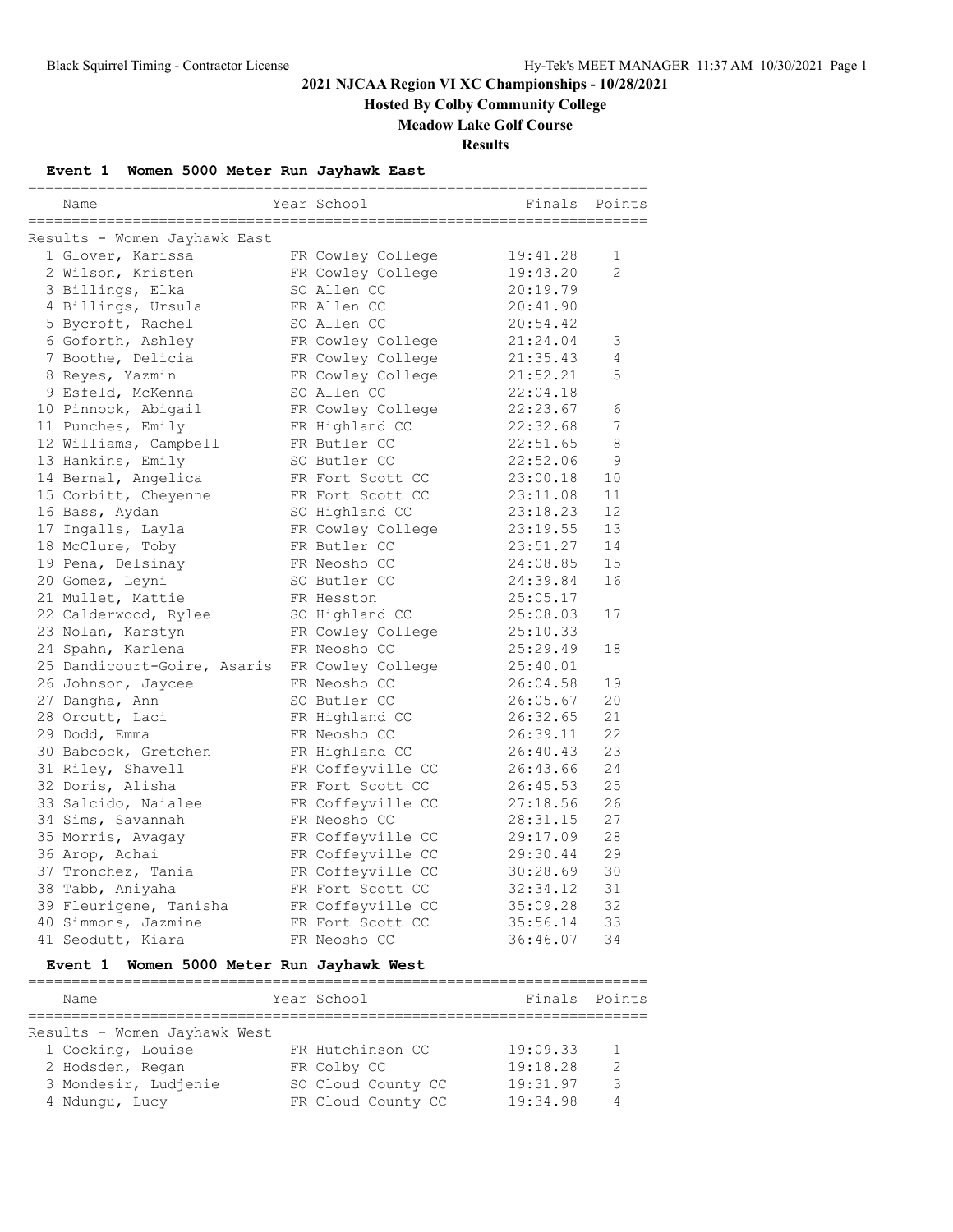**Hosted By Colby Community College**

### **Meadow Lake Golf Course**

**Results**

## **....Event 1 Women 5000 Meter Run Jayhawk West**

| 5 Padilla, Karol      | FR Dodge City CC    | 19:45.95 | 5  |
|-----------------------|---------------------|----------|----|
| 6 Valdez, Edith       | FR Dodge City CC    | 19:50.91 | 6  |
| 7 Lagat, Valentine    | FR Garden City CC   | 19:54.12 | 7  |
| 8 Ochana, Melody      | FR Cloud County CC  | 20:05.06 | 8  |
| 9 Delapaz, Cynthia    | FR Dodge City CC    | 20:10.74 | 9  |
| 10 Green, Kayan       | SO Barton County CC | 20:12.57 |    |
| 11 Milano, Pamela     | SO Cloud County CC  | 20:15.03 | 10 |
| 12 Nord, Cierra       | FR Colby CC         | 20:27.72 | 11 |
| 13 Cheruiyot, Shareen | FR Garden City CC   | 20:46.10 | 12 |
| 14 Dominquez, Denise  | FR Dodge City CC    | 20:49.34 | 13 |
| 15 Hidalgo, Noel      | FR Hutchinson CC    | 20:55.53 | 14 |
| 16 Diercks, Emily     | FR Colby CC         | 21:07.77 | 15 |
| 17 Hernandez, Miranda | FR Dodge City CC    | 21:11.62 | 16 |
| 18 Holthaus, Emma     | SO Cloud County CC  | 21:13.14 | 17 |
| 19 Solis, Yosverani   | FR Dodge City CC    | 21:16.64 | 18 |
| 20 Meyer, Anastasia   | FR Hutchinson CC    | 21:26.15 | 19 |
| 21 Fisher, Abigail    | SO Cloud County CC  | 21:26.78 | 20 |
| 22 Ornelas, Yessenia  | FR Dodge City CC    | 21:36.34 | 21 |
| 23 White, Sara        | FR Dodge City CC    | 21:42.22 |    |
| 24 Herrera, Karina    | FR Barton County CC | 21:46.07 |    |
| 25 Rojo, Ruby         | FR Dodge City CC    | 22:25.32 |    |
| 26 Gage, Michele      | FR Hutchinson CC    | 22:35.16 | 22 |
| 27 Don Juan, Jania    | FR Garden City CC   | 22:37.90 | 23 |
| 28 Light, Leiyah      | FR Dodge City CC    | 22:40.58 |    |
| 29 Wheeler, Izzy      | FR Hutchinson CC    | 22:42.87 | 24 |
| 30 Clinesmith, Morgan | FR Colby CC         | 23:08.47 | 25 |
| 31 Grauer, Sydney     | FR Hutchinson CC    | 23:22.74 | 26 |
| 32 Beard, Christina   | FR Cloud County CC  | 23:27.94 | 27 |
| 33 Yung, Jurney       | FR Hutchinson CC    | 23:39.25 | 28 |
| 34 White, Aidyn       | FR Hutchinson CC    | 23:40.43 |    |
| 35 Koch, Clarissa     | FR Cloud County CC  | 23:44.97 |    |
| 36 Garcia, Cielo      | FR Garden City CC   | 24:08.92 | 29 |
| 37 Graham, Lashanna   | SO Barton County CC | 24:13.28 |    |
| 38 Wilber, Tobi       | FR Colby CC         | 24:15.70 | 30 |
| 39 Lacen, Dixee       | FR Barton County CC | 24:29.74 |    |
| 40 Serrano, Andrea    | FR Garden City CC   | 24:44.42 | 31 |
| 41 Carr, Ryleigh      | FR Colby CC         | 25:21.91 | 32 |
| 42 Thorp, Taylor      | FR Garden City CC   | 25:40.14 | 33 |
| 43 Potts, Rebecca     | FR Garden City CC   | 26:09.64 | 34 |
| 44 Burkhart, Meagan   | FR Garden City CC   | 26:20.39 |    |
| 45 Snyder, Ashley     | FR Pratt CC         | 28:03.92 |    |
|                       |                     |          |    |
|                       | Team Scores         |          |    |
|                       |                     |          |    |

Rank Team 1 2 3 4 5 \*6 \*7 \*8 \*9 =================================================================================

Results - Women Jayhawk East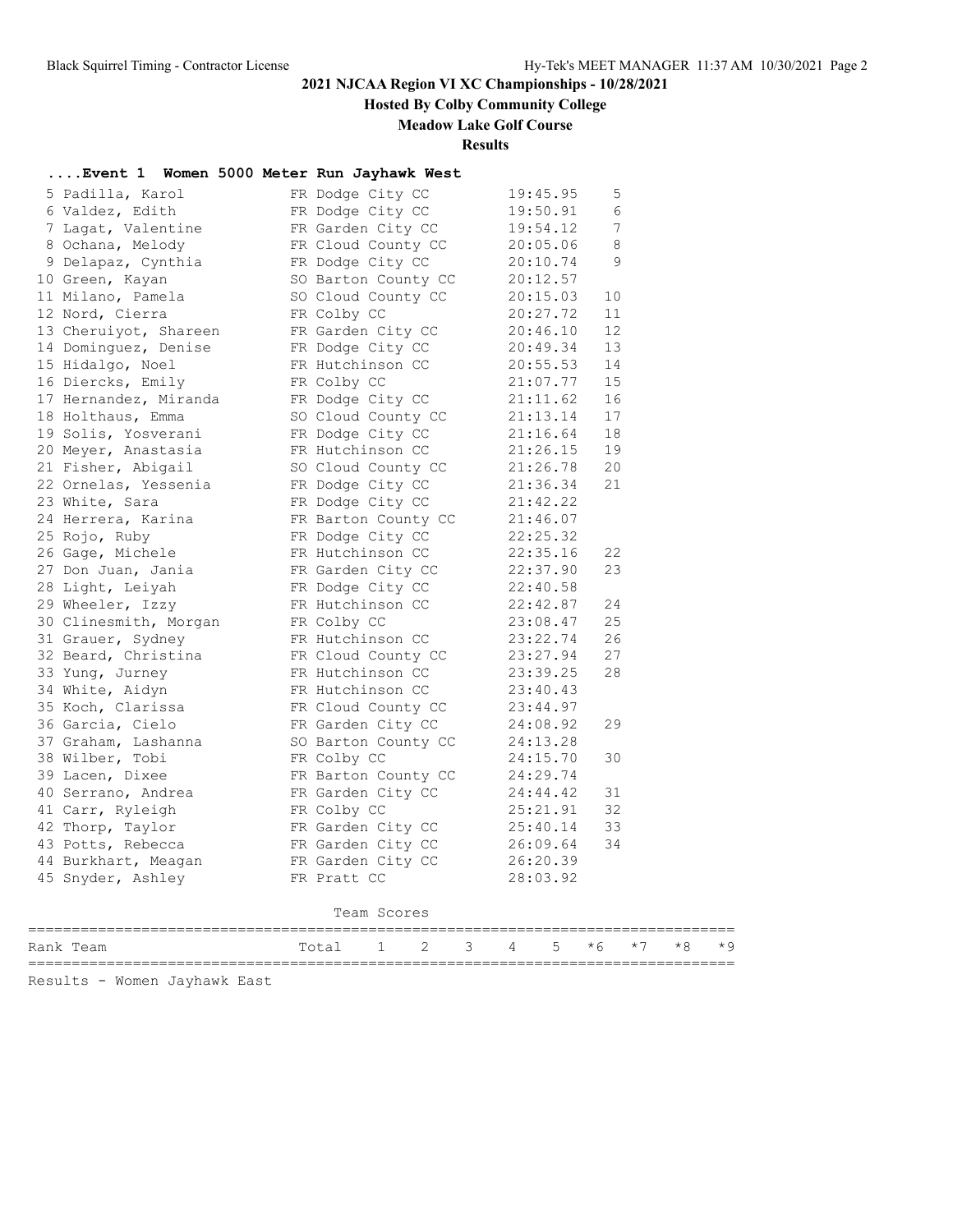**Hosted By Colby Community College**

**Meadow Lake Golf Course**

**Results**

| Event 1 Women 5000 Meter Run Jayhawk West |            |     |                |                   |    |                |    |    |    |
|-------------------------------------------|------------|-----|----------------|-------------------|----|----------------|----|----|----|
| 1 Cowley College                          |            | 15  | $\mathbf{1}$   | $\overline{2}$    | 3  | $\overline{4}$ | 5  | 6  | 13 |
| Total Time:                               | 1:44:16.16 |     |                |                   |    |                |    |    |    |
| Average:                                  | 20:51.24   |     |                |                   |    |                |    |    |    |
| 2 Butler CC                               |            | 67  | 8              | 9                 | 14 | 16             | 20 |    |    |
| Total Time: 2:00:20.49                    |            |     |                |                   |    |                |    |    |    |
| Average:                                  | 24:04.10   |     |                |                   |    |                |    |    |    |
| 3 Highland CC                             |            | 80  | 7              | $12 \overline{ }$ | 17 | 21             | 23 |    |    |
| Total Time: 2:04:12.03                    |            |     |                |                   |    |                |    |    |    |
| Average:                                  | 24:50.41   |     |                |                   |    |                |    |    |    |
| 4 Neosho CC                               |            | 101 | 15             | 18                | 19 | 22             | 27 | 34 |    |
| Total Time: 2:10:53.18                    |            |     |                |                   |    |                |    |    |    |
| Average:                                  | 26:10.64   |     |                |                   |    |                |    |    |    |
| 5 Fort Scott CC                           |            | 110 | 10             | 11                | 25 | 31             | 33 |    |    |
| Total Time: 2:21:27.05                    |            |     |                |                   |    |                |    |    |    |
| Average:                                  | 28:17.41   |     |                |                   |    |                |    |    |    |
| 6 Coffeyville CC                          |            | 137 | 24             | 26                | 28 | 29             | 30 | 32 |    |
| Total Time: 2:23:18.44                    |            |     |                |                   |    |                |    |    |    |
| Average:                                  | 28:39.69   |     |                |                   |    |                |    |    |    |
| Results - Women Jayhawk West              |            |     |                |                   |    |                |    |    |    |
| 1 Cloud County CC                         |            | 42  | 3              | $\overline{4}$    | 8  | 10             | 17 | 20 | 27 |
| Total Time: 1:40:40.18                    |            |     |                |                   |    |                |    |    |    |
| Average:                                  | 20:08.04   |     |                |                   |    |                |    |    |    |
| 2 Dodge City CC                           |            | 49  | 5              | 6                 | 9  | 13             | 16 | 18 | 21 |
| Total Time: 1:41:48.56                    |            |     |                |                   |    |                |    |    |    |
| Average:                                  | 20:21.72   |     |                |                   |    |                |    |    |    |
| 3 Hutchinson CC                           |            | 80  | $\mathbf{1}$   | 14                | 19 | 22             | 24 | 26 | 28 |
| Total Time:                               | 1:46:49.04 |     |                |                   |    |                |    |    |    |
| Average:                                  | 21:21.81   |     |                |                   |    |                |    |    |    |
| 4 Colby CC                                |            | 83  | $\overline{2}$ | 11                | 15 | 25             | 30 | 32 |    |
| Total Time: 1:48:17.94                    |            |     |                |                   |    |                |    |    |    |
| Average:                                  | 21:39.59   |     |                |                   |    |                |    |    |    |
| 5 Garden City CC<br>Total Time:           |            | 102 | 7              | 12                | 23 | 29             | 31 | 33 | 34 |
|                                           | 1:52:11.46 |     |                |                   |    |                |    |    |    |
| Average:                                  | 22:26.30   |     |                |                   |    |                |    |    |    |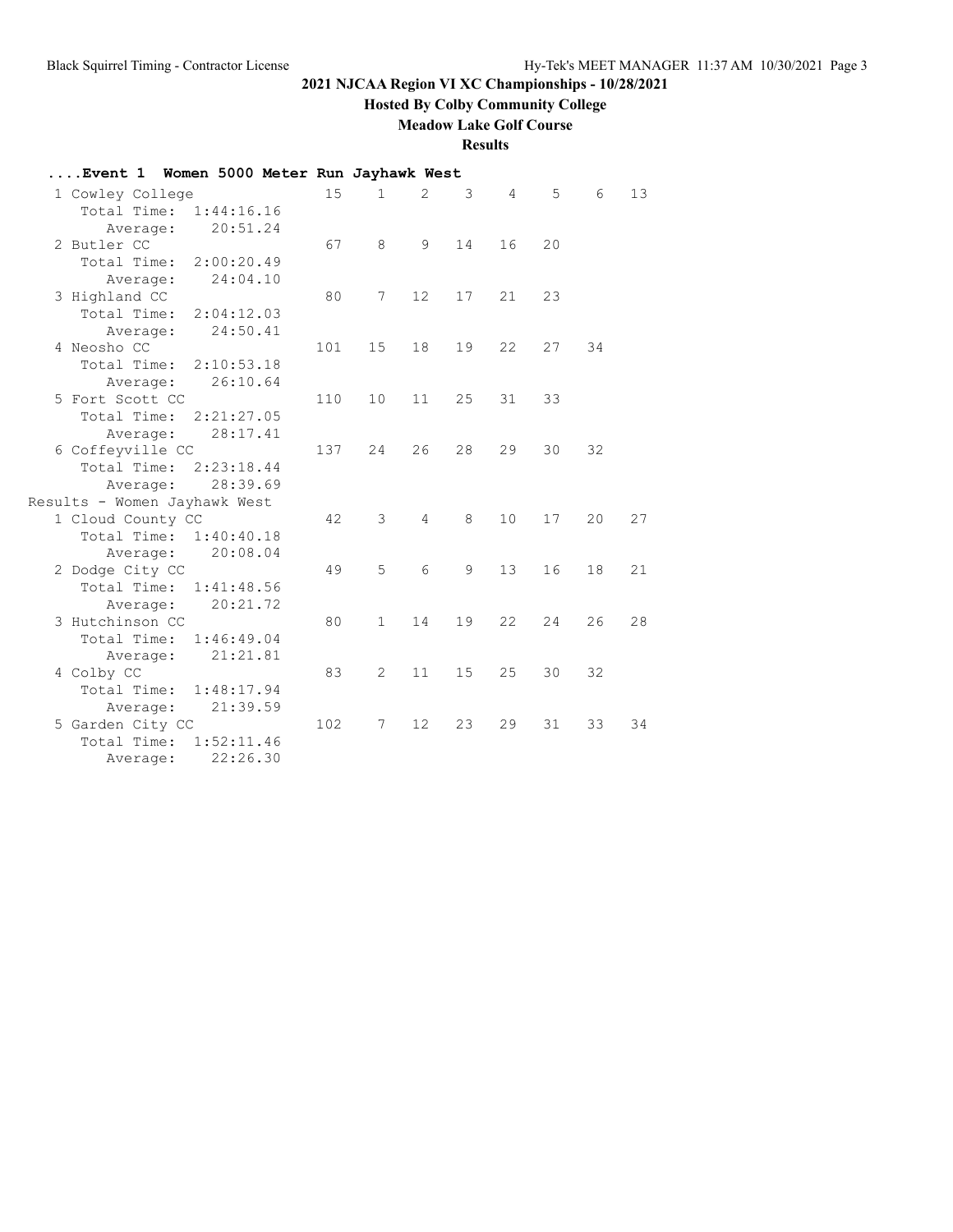**Hosted By Colby Community College**

### **Meadow Lake Golf Course**

**Results**

## **Event 2 Men 8000 Meter Run Jayhawk East**

| ======== |                            |  |                   |          |                |  |  |  |
|----------|----------------------------|--|-------------------|----------|----------------|--|--|--|
|          | Name                       |  | Year School       | Finals   | Points         |  |  |  |
|          |                            |  |                   |          |                |  |  |  |
|          | Results - Men Jayhawk East |  |                   |          |                |  |  |  |
|          | 1 Diaz-Lopez, Adrian       |  | FR Cowley College | 24:47.54 | 1              |  |  |  |
|          | 2 Pkiach, Amos             |  | FR Cowley College | 25:04.65 | $\overline{2}$ |  |  |  |
|          | 3 Adnow, Gudisa            |  | FR Fort Scott CC  | 25:20.65 | 3              |  |  |  |
|          | 4 Jumo, Victor             |  | FR Butler CC      | 25:32.74 | $\overline{4}$ |  |  |  |
|          | 5 Nunez, Santiago          |  | FR Cowley College | 25:58.38 | 5              |  |  |  |
|          | 6 Andebrhan, Henos         |  | SO Allen CC       | 26:23.74 |                |  |  |  |
|          | 7 Navarro, Samuel          |  | FR Fort Scott CC  | 26:53.26 | 6              |  |  |  |
|          | 8 Rodriguez-Abad, Xoel     |  | FR Cowley College | 27:01.81 | 7              |  |  |  |
|          | 9 Chavez, Erick            |  | FR Butler CC      | 27:13.49 | 8              |  |  |  |
|          | 10 Liermann, Caleb         |  | SO Cowley College | 27:14.67 | 9              |  |  |  |
|          | 11 Rodriguez, Joel         |  | FR Cowley College | 27:38.80 | 10             |  |  |  |
|          | 12 Duijsters, Goran        |  | FR Cowley College | 27:41.98 | 11             |  |  |  |
|          | 13 Ramirez, Humberto       |  | FR Fort Scott CC  | 27:48.13 | 12             |  |  |  |
|          | 14 Williams, Deiondre      |  | SO Highland CC    | 27:49.88 | 13             |  |  |  |
|          | 15 Coronado, Jacob         |  | FR Cowley College | 27:55.77 |                |  |  |  |
|          | 16 Kiprono, Billy          |  | SO Neosho CC      | 28:04.00 | 14             |  |  |  |
|          | 17 Wells, Aidan            |  | FR Cowley College | 28:19.38 |                |  |  |  |
|          | 18 Leck, Andrew            |  | FR Neosho CC      | 28:22.62 | 15             |  |  |  |
|          | 19 Gebrekristos, Henok     |  | FR Fort Scott CC  | 28:27.04 | 16             |  |  |  |
|          | 20 Suied, Muneer           |  | FR Cowley College | 28:27.83 |                |  |  |  |
|          | 21 Jaje, Alex              |  | FR Fort Scott CC  | 28:32.98 | 17             |  |  |  |
|          | 22 Stromgren, Walker       |  | SO Highland CC    | 28:49.16 | 18             |  |  |  |
|          | 23 Resendiz, Juan          |  | FR Allen CC       | 28:51.05 |                |  |  |  |
|          | 24 Deboest, Lucorien       |  | FR Fort Scott CC  | 29:01.02 | 19             |  |  |  |
|          | 25 Asmerom, Jotham         |  | FR Fort Scott CC  | 29:10.25 | 20             |  |  |  |
|          | 26 Muyoboke, Valeur        |  | FR Butler CC      | 29:39.65 | 21             |  |  |  |
|          | 27 Lopez, Alexander        |  | FR Neosho CC      | 29:53.36 | 22             |  |  |  |
|          | 28 Hines, Steve            |  | FR Highland CC    | 30:10.26 | 23             |  |  |  |
|          | 29 Laurance, Gunnar        |  | FR Neosho CC      | 30:16.59 | 24             |  |  |  |
|          | 30 Pyle, Sam               |  | FR Highland CC    | 30:51.12 | 25             |  |  |  |
|          | 31 Trotter, Zack           |  | FR Butler CC      | 30:51.81 | 26             |  |  |  |
|          | 32 Jackson, Ber'Narjay     |  | FR Highland CC    | 31:11.73 | 27             |  |  |  |
|          | 33 Jones, Liam             |  | SO Highland CC    | 31:25.24 | 28             |  |  |  |
|          | 34 Mata, Alexis            |  | FR Neosho CC      | 31:30.11 | 29             |  |  |  |
|          | 35 Dolloway, Tyron         |  | FR Neosho CC      | 32:19.28 | 30             |  |  |  |
|          | 36 Arafol, Joshua          |  | SO Neosho CC      | 32:21.05 | 31             |  |  |  |
|          | 37 Ruiz, Andrew            |  | FR Neosho CC      | 32:43.97 |                |  |  |  |
|          | 38 Harrington, Drake       |  | FR Neosho CC      | 33:01.32 |                |  |  |  |
|          | 39 Cooper, Clayon          |  | FR Highland CC    | 33:21.74 | 32             |  |  |  |
|          | 40 Kanagy, Jesse           |  | FR Hesston        | 33:26.20 |                |  |  |  |
|          | 41 Rogers, Tyler           |  | FR Coffeyville CC | 33:32.58 | 33             |  |  |  |
|          | 42 Kwambai, Hillary        |  | FR Neosho CC      | 33:36.51 |                |  |  |  |
|          | 43 Knight, Garin           |  | FR Butler CC      | 35:57.38 | 34             |  |  |  |
|          | 44 Guidry, Trent           |  | FR Coffeyville CC | 36:13.56 | 35             |  |  |  |
|          | 45 Talbot, Aaron           |  | FR Coffeyville CC | 38:55.01 | 36             |  |  |  |
|          | 46 Richey, Trey            |  | FR Coffeyville CC | 40:25.75 | 37             |  |  |  |
|          | 47 Smith, Gary             |  | FR Coffeyville CC | 51:23.11 | 38             |  |  |  |
|          |                            |  |                   |          |                |  |  |  |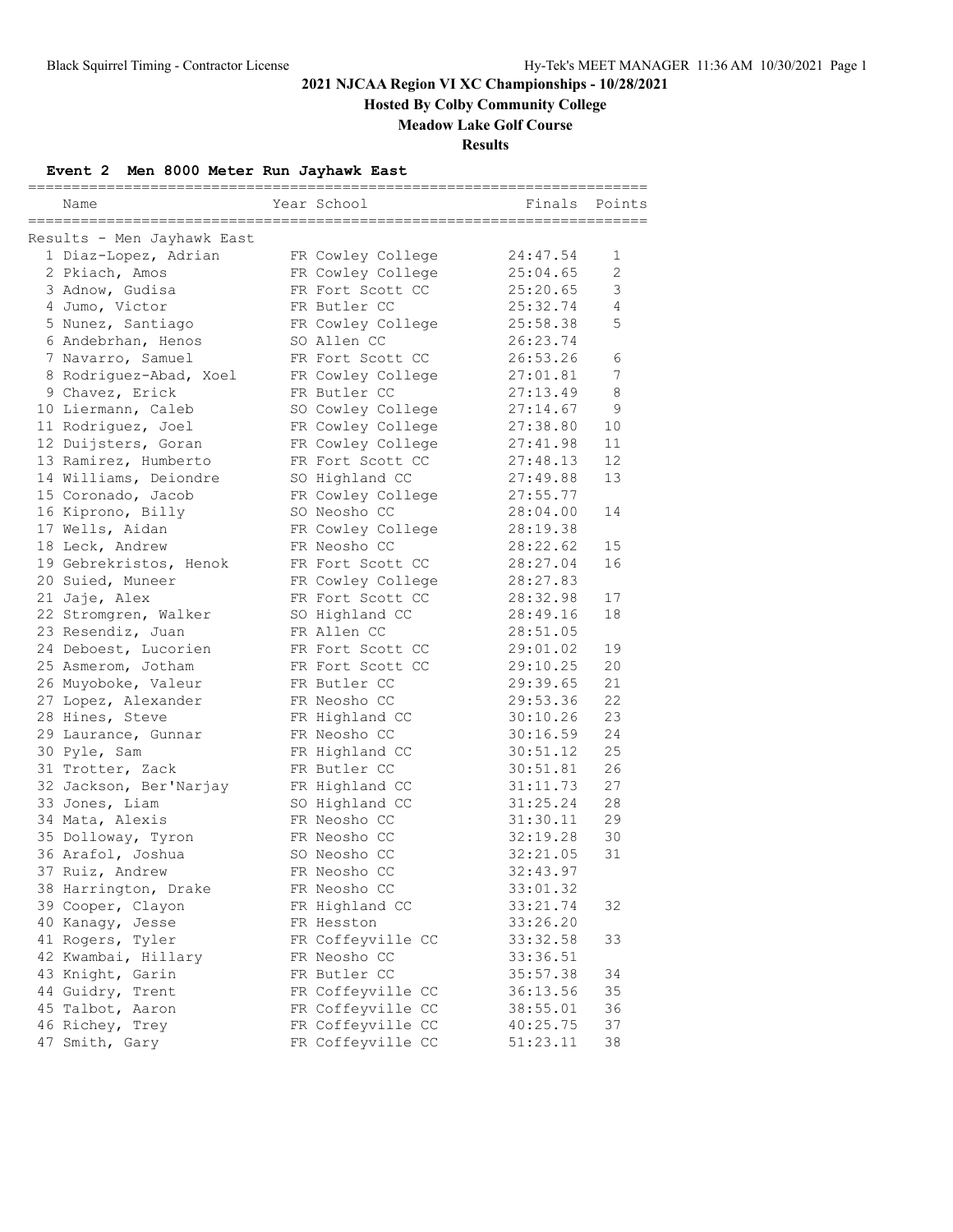**Hosted By Colby Community College**

### **Meadow Lake Golf Course**

**Results**

## **Event 2 Men 8000 Meter Run Jayhawk West**

| Name                        | Year School         | -----------------------<br>Finals | Points         |
|-----------------------------|---------------------|-----------------------------------|----------------|
| Results - Men Jayhawk West  |                     |                                   |                |
| 1 Nchoqu, Vincent           | FR Northwest Kansas | 24:03.84                          | 1              |
| 2 Mutai, Dennis             | FR Garden City CC   | 24:06.91                          | $\overline{2}$ |
| 3 Beraki, Awet              | SO Cloud County CC  | 24:16.16                          | 3              |
| 4 Kimutai, Enock            | FR Northwest Kansas | 24:33.81                          | $\overline{4}$ |
| 5 Barbosa, Ricardo          | FR Colby CC         | 24:38.39                          | 5              |
| 6 Kiptoo, Oliver            | FR Northwest Kansas | 24:41.81                          | 6              |
| 7 Cheriuyot, Kelvin         | FR Garden City CC   | 25:11.16                          | 7              |
| 8 Masondo, Sanele           | FR Colby CC         | 25:15.51                          | 8              |
| 9 Chavenaud, Remi           | FR Colby CC         | 25:40.85                          | 9              |
| 10 Tanui, Aron              | FR Pratt CC         | 25:52.21                          | 10             |
| 11 Iyali, Michael           | SO Cloud County CC  | 25:53.11                          | 11             |
| 12 Oswalt, Collin           | FR Hutchinson CC    | 25:54.51                          |                |
| 13 Jones, Aled              | FR Colby CC         | 26:09.57                          | 12             |
| 14 Thierry, Tom             | FR Colby CC         | 26:32.52                          | 13             |
| 15 Kemboi, Kelvin           | FR Cloud County CC  | 26:40.74                          | 14             |
| 16 Kipyego, Nathan          | FR Northwest Kansas | 26:46.30                          | 15             |
| 17 Ayala, Angel             | FR Garden City CC   | 26:47.91                          | 16             |
| 18 Limo, Linus              | SO Cloud County CC  | 27:05.59                          | 17             |
| 19 Holt, Andrew             | SO Hutchinson CC    | 27:08.37                          |                |
| 20 Kipainoi, Edwin          | SO Cloud County CC  | 27:14.14                          | 18             |
| 21 Tarin, Camilo            | FR Hutchinson CC    | 27:32.74                          |                |
| 22 Casallas, Luis           | FR Dodge City CC    | 27:34.62                          | 19             |
| 23 Juarez, Delfino          | FR Dodge City CC    | 27:36.51                          | 20             |
| 24 Gonzalez, John Alex      | FR Colby CC         | 27:56.42                          | 21             |
| 25 Sotelo, Elmer            | FR Cloud County CC  | 27:59.16                          | 22             |
| 26 Geissinger, Aaron        | FR Hutchinson CC    | 27:59.81                          |                |
| 27 Turley, Collin           | FR Pratt CC         | 28:02.17                          | 23             |
| 28 Zamora, Erik             | FR Dodge City CC    | 28:11.52                          | 24             |
| 29 Cheney, Rylan            | SO Cloud County CC  | 28:15.12                          | 25             |
| 30 Ruiz, Jose               | FR Garden City CC   | 28:38.46                          | 26             |
| 31 McCullough, Chayse       | FR Colby CC         | 28:40.75                          | 27             |
| 32 Patton, Raziel           | FR Cloud County CC  | 28:44.57                          |                |
| 33 Love, Montel             | SO Dodge City CC    | 28:49.32                          | 28             |
| 34 Penka, Zaccerie          | FR Garden City CC   | 29:16.92                          | 29             |
| 35 Hernandez, Eduardo       | FR Dodge City CC    | 29:23.07                          | 30             |
| 36 Kleinow, Tayler          | FR Northwest Kansas | 29:42.79                          | 31             |
| 37 Chavez, Alex             | FR Dodge City CC    | 29:47.20                          | 32             |
| 38 Woodrome, Ethan          | SO Barton County CC | 29:49.24                          |                |
| 39 Hawes, Trenton           | FR Northwest Kansas | 29:49.45                          | 33             |
| 40 Woodard, Shade           | FR Dodge City CC    | 30:03.89                          | 34             |
| 41 Coon, Trent              | FR Northwest Kansas | 30:10.53                          | 35             |
| 42 Racic, Djrodje           | FR Barton County CC | 30:10.59                          |                |
| 43 Aguilar, Daniel          | FR Garden City CC   | 30:22.33                          | 36             |
| 44 Orozco, Raul             | SO Pratt CC         | 30:58.26                          | 37             |
| 45 Garcia, Jose             | FR Garden City CC   | 31:05.72                          | 38             |
| 46 Ruiz, Rosalio            | FR Garden City CC   | 31:07.23                          |                |
| 47 Padilla, Trent           | FR Barton County CC | 31:14.62                          |                |
| 48 Mijares, Ricardo         | FR Garden City CC   | 32:07.85                          |                |
| 49 Veloz, Matthew           | FR Garden City CC   | 32:37.18                          |                |
| 50 Frances, Eric            | FR Dodge City CC    | 32:41.57                          |                |
| 51 Martinez-Mondragon, Ozie | FR Dodge City CC    | 33:22.49                          |                |